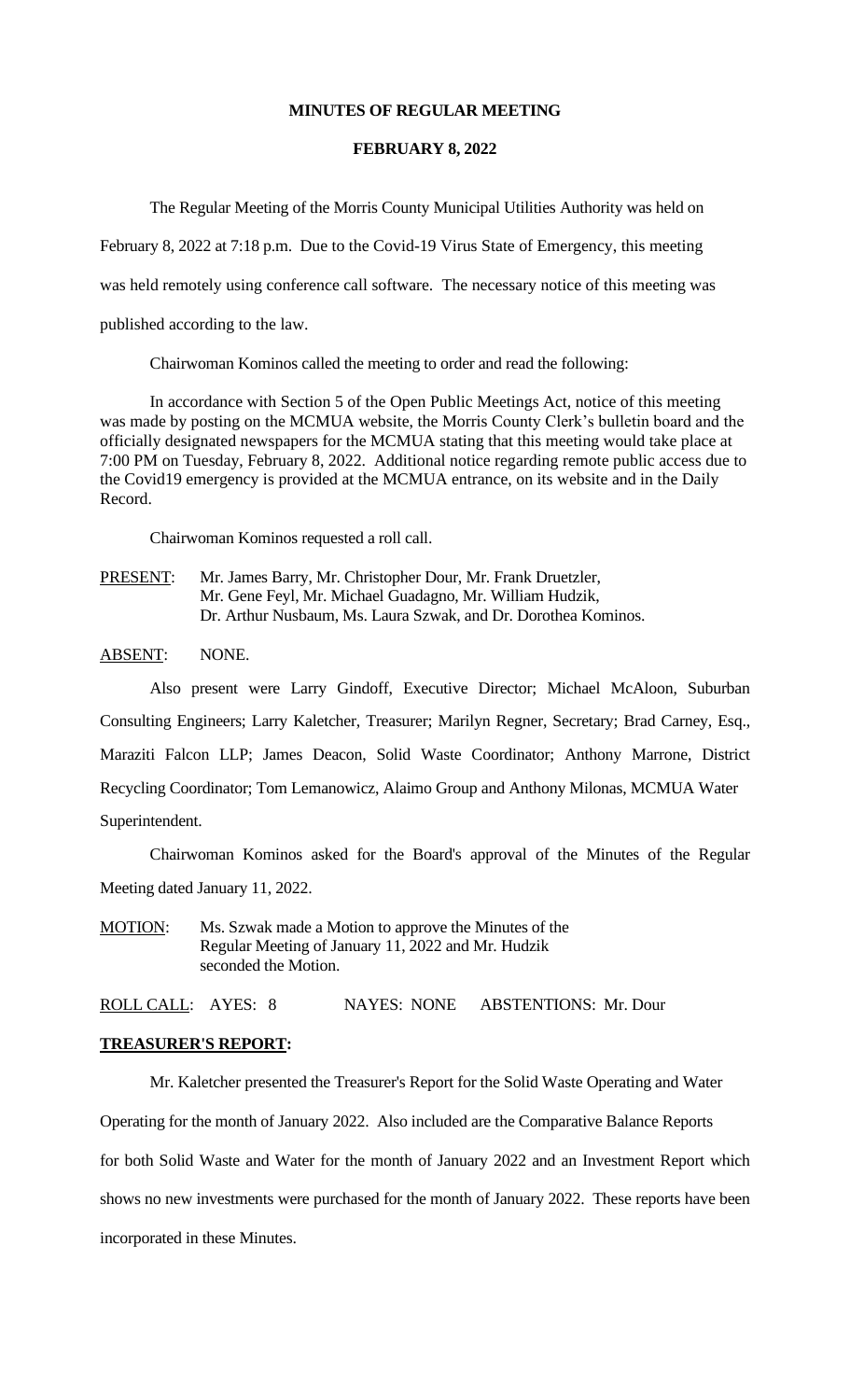Mr. Druetzler questioned under Water, Southeast MUA shortage; what does shortage mean? Mr. Kaletcher explained that shortage is the invoice based on the take or pay contract that we have had and that activity goes back to 2020 and that bill was under reviewed by our Engineers and subsequently discussed and presented our findings with Southeast MCMUA. Mr. Gindoff mentioned that in the December SMCMUA meeting we came to a conclusion with them. Mr. Kaletcher added that is to finish off the 2020 fiscal year. Mr. Druetzler asked if November 2021 is also settled and Mr. Kaletcher replied yes and by next meeting, we will finish off the invoice for December 2021.

Mr. Druetzler questioned under Solid Waste Comparative Balance, asked what is Special Projects? Mr. Kaletcher replied Special Projects is a line item that we use to send employees to specific classes and continuing education. It is also a holding place for some of our items that get coded to our REA Grant. For example, we purchased a bunch of signs and decals in the month of January. So what we do is code those items Special Projects and during our audit, they are moved to the REA Grant. Mr. Marrone mentioned that those signs were for the depots and will get coded to come out of the REA grant.

Mr. Druetzler also questioned under Schedule of Warrants, Par-Troy rent, January and February; why are they different? Mr. Kaletcher replied they adjust their rent base on CPI. Sometimes in January, we pay for two months in some of our rent situations because we don't know exactly what we will get charged and we get the bill a little bit later. Mr. Gindoff added that one is the old rate and one is the new one. Mr. Kaletcher mentioned that the increase in the CPI was seven percent.

Chairwoman Kominos asked the Board for a Motion to accept the Treasurer's Report:

MOTION: Mr. Hudzik made a Motion to accept the Treasurer's Report and Mr. Druetzler seconded the Motion.

ROLL CALL: AYES: 9 NAYES: NONE ABSTENTIONS: NONE

Chairwoman Kominos asked for the Board's approval of the vouchers:

## **BILL RESOLUTION NO. 22-25**

**BE IT HEREBY RESOLVED** that the bills as shown on the SCHEDULE OF WARRANTS all having been approved by the Board of officials where legally required, be and the same are hereby paid. The SCHEDULE OF WARRANTS designated as Bill Resolution No. 22-25 containing 7 pages for a total of \$3,103,663.02 dated and made a part hereof by reference.

## **SUMMARY**

## **CHECK NUMBERS**

| $\alpha$ protector $\alpha$ introduction $\alpha$ |              |
|---------------------------------------------------|--------------|
|                                                   | 3,103,663.02 |
| 12810-12906                                       | 2,914,828.67 |
| 5785-5816                                         | 188,834.35   |
|                                                   |              |

#### **CERTIFICATION**

I hereby certify that all vouchers listed above have been reviewed and found to be in proper form for payment, and I have compared the SCHEDULE OR WARRANTS to the vouchers for payment and have determined it to be correct.

DATE: February 8, 2022 BOARD CHAIRWOMAN APPROVAL

\_\_\_\_\_\_\_\_\_\_\_\_\_\_\_\_\_\_\_\_\_\_\_\_\_\_\_\_\_\_\_\_

Dorothea Kominos, Chairwoman

SIGNED:

Marilyn Regner, Secretary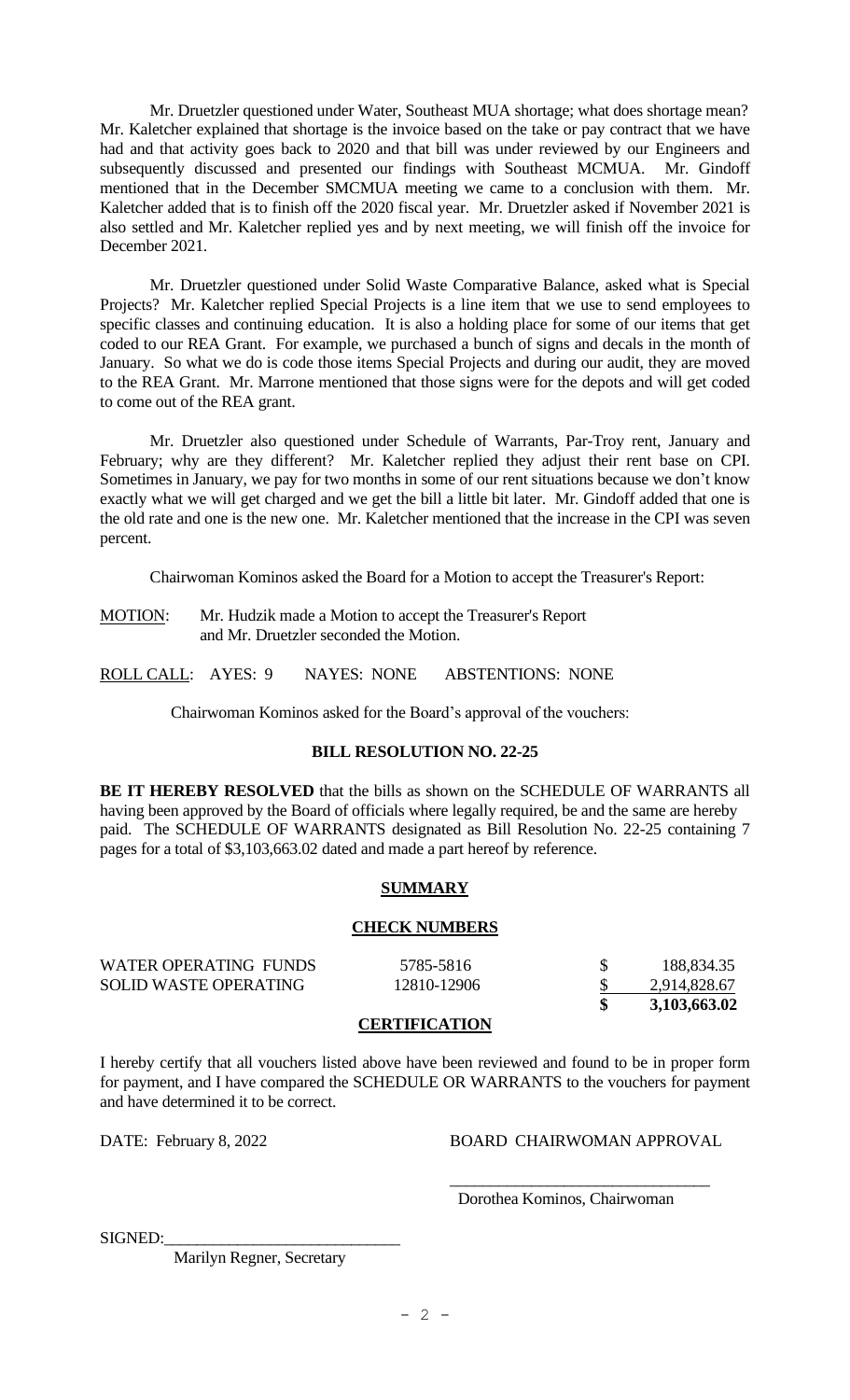## **TREASURER'S CERTIFICATION**

I hereby certify that there are sufficient funds in the appropriations charged, or accounts listed to cover the expenditures included in the SCHEDULE OF WARRANTS dated: February 8, 2022.

| DATE: February 8, 2022                                                                                                      |  |             |                            |
|-----------------------------------------------------------------------------------------------------------------------------|--|-------------|----------------------------|
|                                                                                                                             |  |             | Larry Kaletcher, Treasurer |
| <b>MOTION:</b><br>Mr. Dour made a Motion that the vouchers be approved<br>for payment and Mr. Guadagno seconded the Motion. |  |             |                            |
| ROLL CALL: AYES: 9                                                                                                          |  | NAYES: NONE | <b>ABSTENTIONS: NONE</b>   |

## **CORRESPONDENCE:**

Mr. Gindoff welcomed Anthony Marrone, our new District Recycling Coordinator, for his first inaugural meeting and also we have Tony Milonas, who will be joining us for our water discussion afterwards.

With regard to the Correspondence report, Mr. Gindoff highlighted on the Correspondence report that we did give in a little on the Roxbury request. He appreciates Tony and his guys doing a little help in plowing the wellfield to help people hike through it. Will be happy to answer any questions on Correspondence if there is any. He mentioned that there is no additional correspondence.

## **CORRESPONDENCE REPORT:**

## ADMINISTRATION

1. County Commissioner Resolution 2022-120 adopted January 26, 2022 appointing Frank Druetzler and Arthur Nusbaum to the MCMUA Board to serve without salary, for a 5 year term to expire on February 1, 2027.

## WATER

- 2. Email dated January 14, 2022 to John Shepard, Township of Roxbury, from Larry Gindoff regarding plowing the West Morris Greenway from the pumphouse to Righter Road.
- 3. Politico News Article dated January 24, 2022 entitled "How millions of people ended up with a toxic chemical in their water".

## SOLID WASTE

- 4. Letter dated January 11, 2022 to James Deacon from Anthony Fontana, Bureau of Solid Waste Permitting, NJDEP regarding approval of permit renewal for the Mt. Olive Transfer Station.
- 5. MCMUA 2022 Household Hazardous Waste Event Flyer.

## **ENGINEER'S REPORT:**

Mr. McAloon thanked the Board for the reappointment. It is much appreciated.

Mr. McAloon reported on the following: (1) During the month of January, we sold approximately 123.047 MG. This amount is less than the same period in 2021 and 2020 respectively. Part of the reason that we are going to see these numbers reported every month lower than previous two years is we are eliminating the obligations by New Jersey American Water.

Mr. Druetzler commented that you note in your report that SMCMUA is taking less water, why is that? Mr. McAloon replied he has to follow up with them why specifically they are reducing their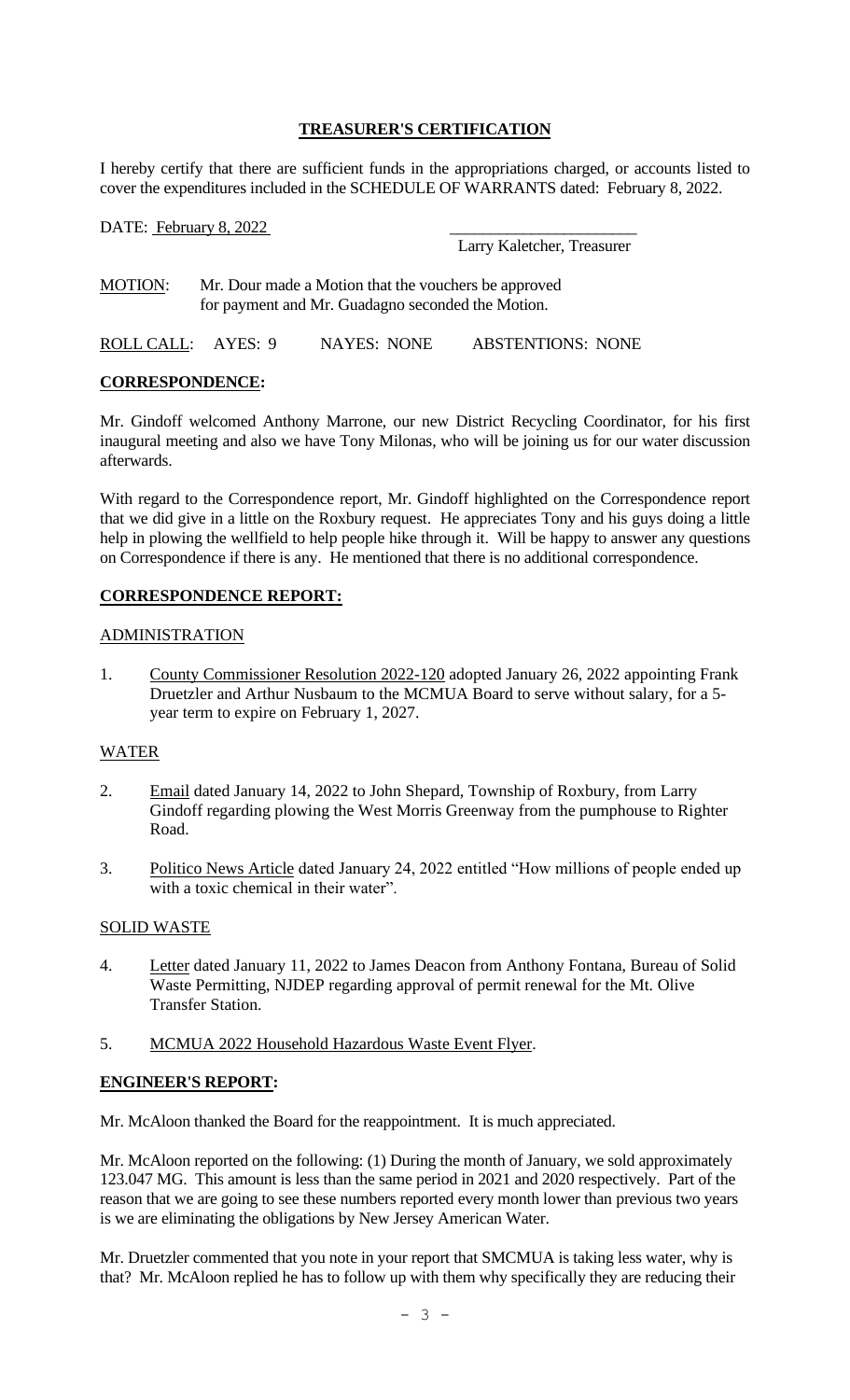usage and we will report back to the Board on that. He mentioned that we had several meetings with them and nothing was presented at that time.

Mr. Druetzler questioned that he thought that New Jersey American was going to drop down to about the maximum of three million and Mr. McAloon replied that we revised that Water Supply Agreement and under an interim scenario, while they make their infrastructure improvements to get to that lower number, they are weaning us off. Mr. Druetzler asked how long will that take and Mr. Gindoff replied May or June they said they will down to those numbers. Mr. Milonas added that they need to get a Booster Station running for their own water in Mendham.

(2) Clyde Potts Pump Station has been shut down with termination of the SMCMUA Water Supply Agreement. New Jersey American Water is being provided water through the existing Randolph/Mendham Meter and PRV chamber. We are advancing documents for solicitation for removal of the pump and appurtenances within that station.; (3) In accordance with the latest Lead and Copper Rule, we have completed all the lead service line inventory as a bulk wholesale provider. There are really no lead service lines that we own or operate. It is all on the responsibility of our Customers. We successfully submitted that inventory and will be working with our Customers to make sure that they understand their obligations of that new Lead and Copper Rule.; (4) We also updated the BPU with form F-6 which identifies our current water supply rate.

Mr. McAloon presented to the Board Resolution No. 22-26 for the purchase of a 2022 Ford Explorer through the Educational Cooperative Pricing System. The existing vehicle has exceeded its useful life and would be much appreciated for Tony and his crew. Mr. McAloon asked for the Board's approval of the following Resolution:

#### **RESOLUTION NO. 22-26**

### **RESOLUTION OF THE MORRIS COUNTY MUNICIPAL UTILITIES AUTHORITY AUTHORIZING THE PURCHASE OF ONE (1) 2022 FORD EPLORER (K8D) XLT 4WD THROUGH THE ESCNJ COOPERATIVE PRICING SYSTEM #65MCESCCPS – ESCNJ 20/21-09 PURCHASING CONTRACT FOR 2022**

**WHEREAS**, MCMUA is a party to a cooperative purchasing agreement with the Educational Services Commission of New Jersey Cooperative Pricing System, a cooperative purchasing program organized pursuant to the Local Public Contracts Law, N.J.S.A. 40A:11-10; and

**WHEREAS**, the MCMUA, pursuant to N.J.S.A. 40A:11-10 and N.J.A.C. 5:34-7.1 et seq. may, by Resolution and without advertising for bids, purchase any goods or services through the Educational Services Commission of New Jersey Cooperative Pricing System, "ESCNJ Cooperative Pricing System", which has been approved by the Director of the Division of Local Government Services; and

**WHEREAS**, the MCMUA, desires to purchase one (1) 2022 ford Explorer (K8D) XLT 4WD from the ESCNJ Cooperative Pricing System #65MCMESCCPS – ESCNJ 20/21-09; and

**WHEREAS,** Beyer Ford., has been awarded the contract for Cars, Crossovers, Pickup Trucks, SUV's and Vans; and

**WHEREAS,** the QPA recommends the utilization of this contract on the grounds as the best means available to obtain the vehicle; and

**WHEREAS**, the contract shall not exceed the amount of \$33,286.30; and

**WHEREAS**, funding for this resolution is available by appropriation in the budget of the MCMUA, as evidenced by the Certification of Funds, by the Treasurer, from account 02-6-300- 800-152; and

**NOW, THEREFORE, BE IT RESOLVED** by the Morris County Municipal Utilities Authority, County of Morris and State of New Jersey as follows: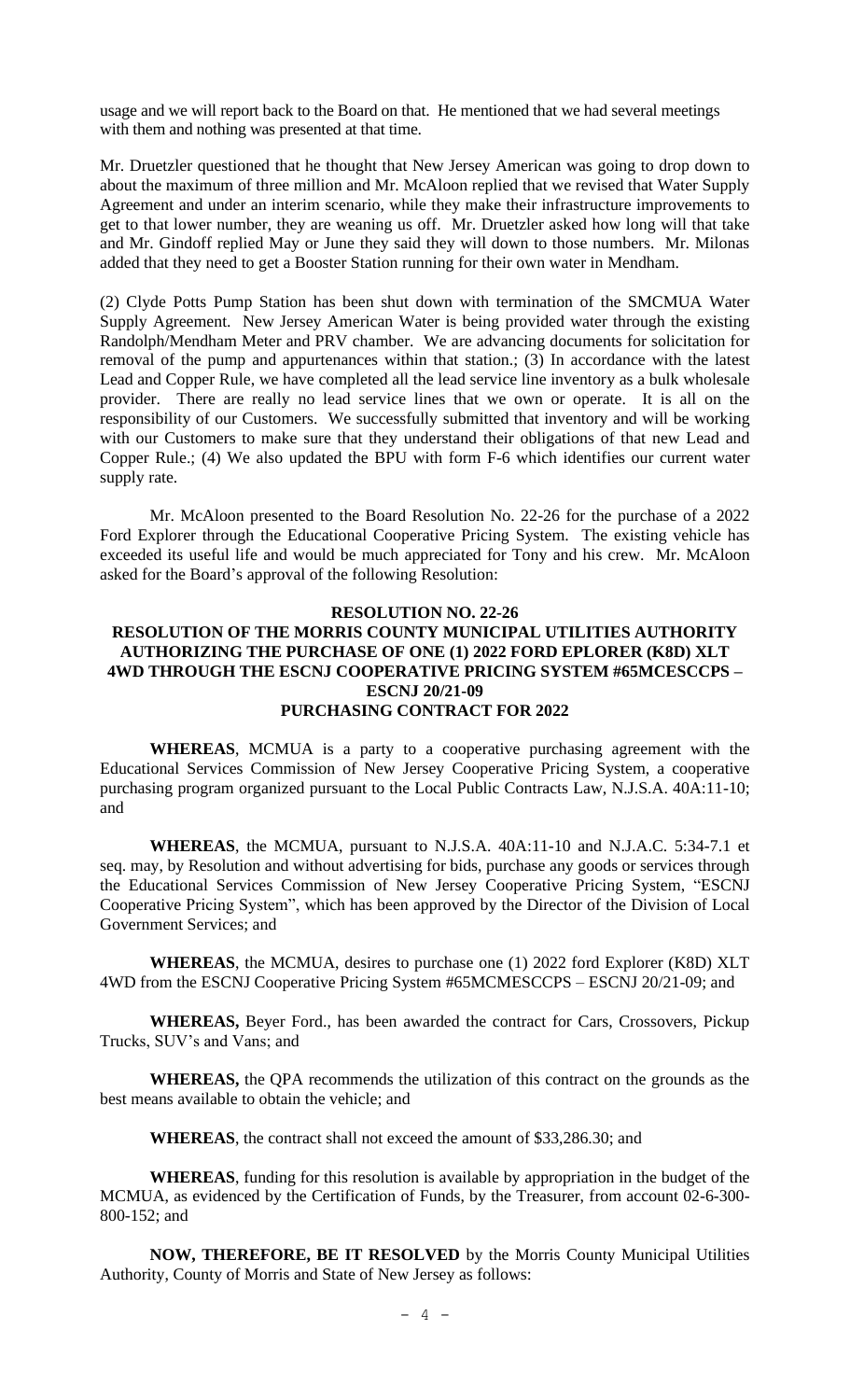1. The MCMUA hereby authorizes the purchase of one (1) 2022 Ford Explorer (K8D) XLT 4WD from the ESCNJ Cooperative Pricing System #65MCMESCCPS – ESCNJ 20/21-09.

2. The total fee authorized for this contract shall not exceed \$33,286.30 without the prior written approval of the MCMUA.

3. The MCMUA, Clerk and/or such other officials as is necessary and proper are hereby authorized to execute documents necessary to implement this Resolution.

4. A copy of this resolution shall be provided to the Treasurer and Beyer Ford for their information and guidance.

This Resolution shall take effect immediately.

### **CERTIFICATION**

I hereby certify that the foregoing Resolution was adopted by the Morris County

Municipal Utilities Authority at the Regular Meeting held on Tuesday, February 8, 2022.

### MORRIS COUNTY MUNICIPAL UTILITIES AUTHORITY

 $By:$ 

Dorothea Kominos, Chairwoman

ATTEST:

Marilyn Regner, Secretary

\_\_\_\_\_\_\_\_\_\_\_\_\_\_\_\_\_\_\_\_\_\_\_\_\_\_\_\_\_\_

MOTION: Mr. Guadagno made a Motion to Authorize Purchase Of One (1) 2022 Ford Explorer (K8D) XLT 4WD Through The ESCNJ Cooperative Pricing System #65MCESCCPS – ESCNJ 20/21-09 Purchasing Contract For 2022 and Mr. Dour seconded the Motion.

ROLL CALL: AYES: 9 NAYES: NONE ABSTENTIONS: NONE

(5) We received the final closeout documents, including final payment request for release of retainage for D&L Paving Contractors. This was for the paving improvements at the Household Hazardous Waste Facility. We recommend release of the retainage at this time and believe this was included on the bills so no formal action is required, as we already had an approved Change Order for this matter.; (6) John Garcia anticipates to return to complete the Kadel Drive interconnection with the Mt. Arlington Water System in early March in preparation for the tank dewatering. Additionally, we are still chasing down Cablevision on the additional cost incurred for the reinstallation of the conduits for the proposed chamber. There is a small Change Order for John Garcia's contract due to some unmarked utilities in the ground that we are hoping to square that up with Cablevision. We don't want to advance it through the BPU, but we will if necessary.; (7) PCS Integrators anticipates beginning of VFD installation this week. This is for the second VFD at the Mt. Arlington Booster and that will enable us to operate both pumps on variable frequency drives through the Tank Rehabilitation Project. Once we confirm that they are installed and tested, we will begin some operational control testing prior to that work.; (8) We have been in communication with Roxbury, Mt. Arlington and Jefferson with regard to this proposed schedule and haven't had any red flags come up to date.; (9) We have distributed contracts to US Tank Painting and based on a preliminary schedule, we anticipate mobilization in April 2022, Exterior Containment and Prep Work April into May, Tank DeWatering and Interior Rehab May and July and they hope to return the tank to service in mid-July, if not sooner. Hopefully, we get favorable environmental conditions so coating applications can go smooth and then Demobilization is slated for August.; and (10) There are discussions slated for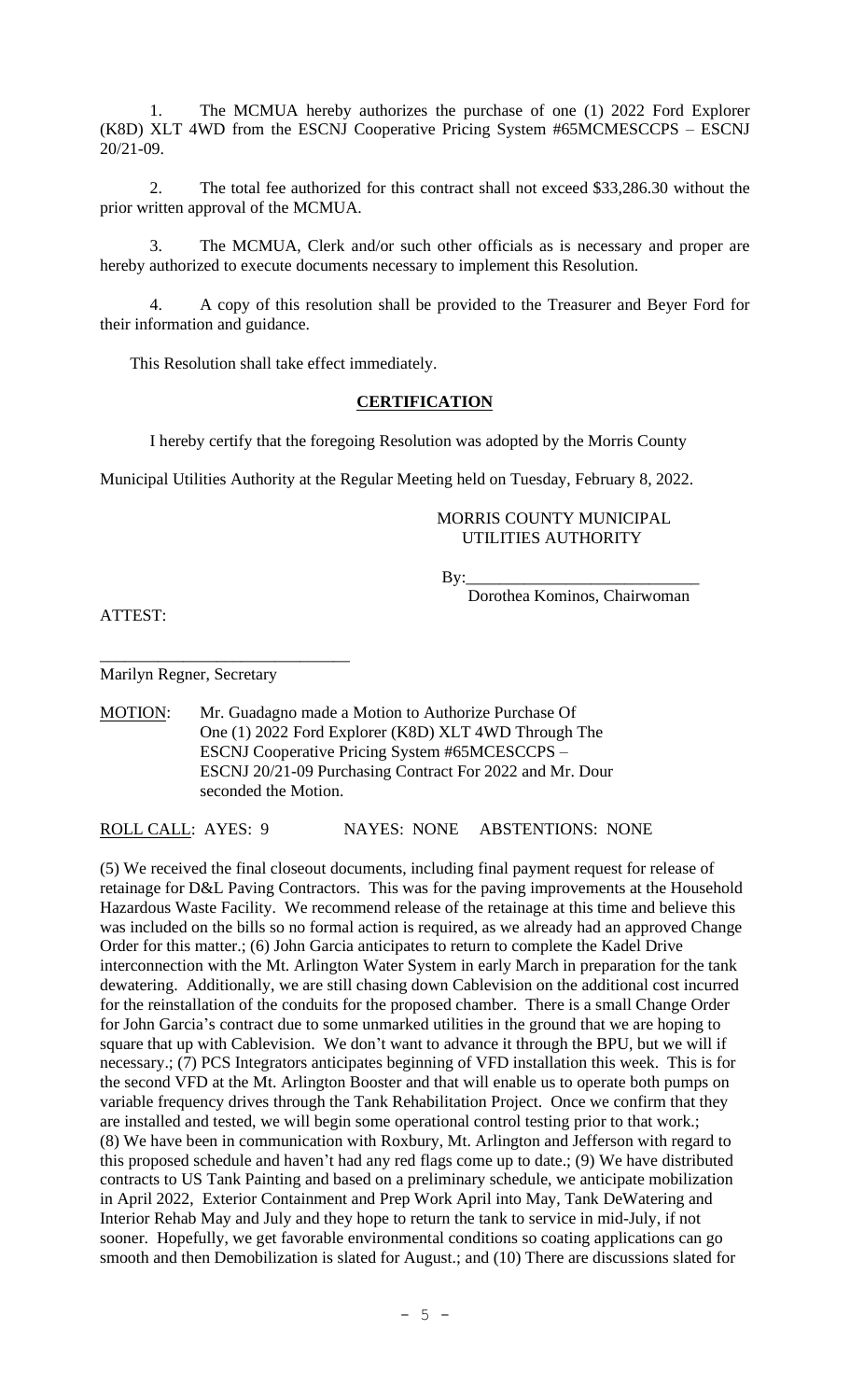closed session to items related to SMCMUA, as well as Mt. Arlington and we can go into further detail at that time.

# **ENGINEER'S REPORT:**

## **PROJECT STATUS**

- *1. General System:*
	- A. During the month of January 2022, MCMUA sold approximately 123.047 MG. This amount is less than the same period in 2021 and 2020 respectively. It should be noted that SMCMUA only utilized 435,000 gallons during January 2022, while during the same time period in 2021 and 2020, SMCMUA utilized 1,825,000 gallons and 1,262,000 gallons respectively.
	- B. The Clyde Potts Booster pump has been shutdown with the termination of the SMCMUA Water Supply Agreement Article III for the provision of water from SMCMUA to MCMUA. Water is being provided to NJAW through the existing Randolph/Mendham Meter & PRV chamber. SCE is advancing documents for solicitation for the removal of the pump and appurtenances within this station.
	- C. In accordance with the latest Lead  $&$  Copper Rule updated and the recently passed New Jersey Legislation Bill AA5343/S3398", P.L.2021, Ch.183 In accordance with this Bill, each water system are required to inventory and replace all known lead service lines and address all service liens of unknown materials in their service areas by July 22, 2031. MCMUA is a bulk water purveyor and does not own or operate any service lines in our distribution system. We have successfully submitted the inventory to NJDEP and will be working with our Customers to understand potential impact on service line replacements.
	- D. MCMUA has provided to the NJ BPU an updated form F-6 which includes the current water supply rates the MCMUA is charging its customers.
	- E. The Water Division is prepared to purchase one (1) 2022 Ford Explorer through the Educational Services Commission of the New Jersey Cooperative Pricing System, and will present to the board for consideration. The purchase of this vehicle is to replace the existing Ford Explorer which has exceeded its useful life.
- *2. Household Hazardous Waste (HHW) Facility Paving Improvements:*

D&L Paving Contractors has submitted the final closeout documentation, including final payment request for release of retainage in the amount of **\$7,240.44**. MCMUA previously passed by Resolution authorization to release retainage upon receipt of final payment documents. Therefore, SCE recommends MCMUA process this final payment and closeout this project.

## *3. Mt. Arlington Water Storage Tank Rehabilitation:*

## **Contract A – Tank Isolation**

John Garcia Construction anticipates returning to complete the Kadel Drive interconnection piping with the Mt. Arlington Water System in early March in preparation for the tank dewatering and construction. SCE has reached out to Cablevision with regard to the incurred additional cost for the re-installation of the conduits upon installation of the proposed chamber.

PCS Integrators anticipates the VFD installation, startup and testing to occur the week of February 7, 2022. Once this VFD is installed and tested, the system operation can be tested prior to tank dewatering for rehabilitation.

SCE has been in communication with Roxbury, Mt. Arlington, and Jefferson with regard to the proposed schedule for the tank rehabilitation project, as well as the anticipated schedule to perform system testing.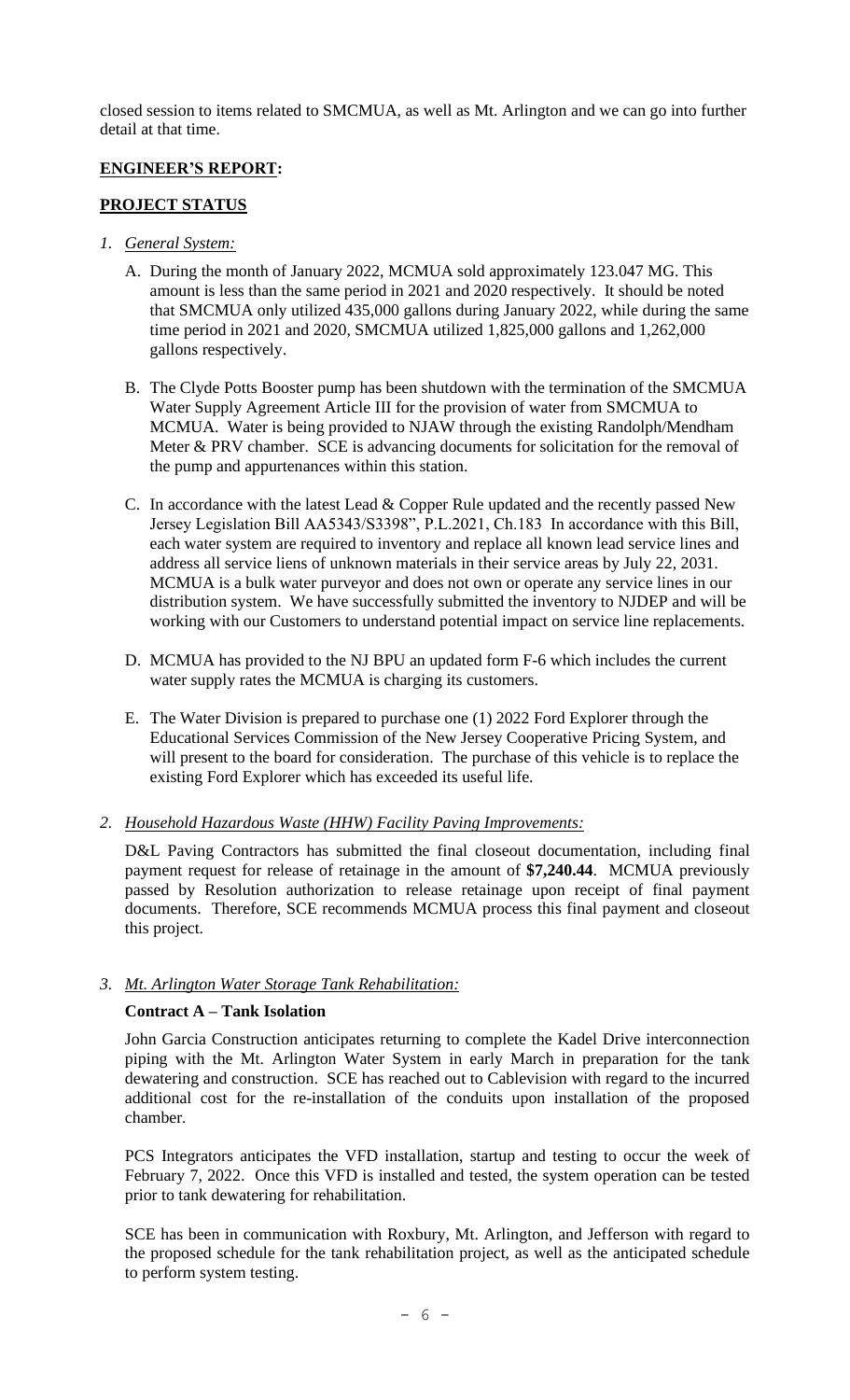## **Contract B – Tank Rehabilitation**

SCE has prepared the contracts and distributed to *US Tank Painting Inc.* of *Millstone Township, NJ* for execution. Once signed contracts are received, a pre-construction meeting will be scheduled with all parties. Based on preliminary discussions with the Contractor the following schedule is anticipated:

**Mobilization** - April 2022 **Exterior Containment and Preparation Work** – April to May 2022 **Tank Dewatering and Interior Rehab** – May 2022 to July 2022 **Tank Return to Service** – July 2022 **Final Coating Improvements and Demobilization** - August 2022

## *4. Southeast Morris County Municipal Utilities Authority (SMCMUA) Coordination*

A meeting was held between SMCMUA representatives Laura Cummings, Jeff Elam, David Ruitenberg, Howard Woods; MCMUA representatives Larry Gindoff, Tony Milonas, Brad Carney, and Michael McAloon on Tuesday February 1. SCE will be prepared to further discuss with the Board during Closed Session.

## *5. Mt. Arlington Water Supply Agreement*

A meeting was held between Mt. Arlington representatives (CP Engineers – Stan Puszcz, Amy Breitwieser, and Matt Peles) MCMUA (Larry Gindoff) and SCE (Michael McAloon) on Monday January 24. SCE will be prepared to further discuss the outcome of this meeting with the Board during Closed Session.

## **SOLID, HAZARDOUS & VEGETATIVE WASTE REPORT:**

Mr. Deacon thanked Mr. Dour for his service and congratulated Dr. Kominos and Mr. Guadagno for being appointed. Mr. Deacon provided the following highlights: (1) MCMUA Staff continues on the PEOSHA matters mentioned in the highlights. Our Curbside supervisors and mechanics are working with Garden State Environmental and Risk Management to perform in-house trainings on both backing safely, driving and pre-vehicle inspections. When we are done with those trainings, we have one already and one is scheduled, we will reply to PEOSHA on the violations. Thank you to everyone on Curbside for getting that done.; (2) Our Transfer Station Managers will be hosting a tour for Mountain Lakes Admin. on February 28 at the Mt. Olive Transfer Station in the morning. Justin Doyle will be running that tour and Brett Snyder will also be present to answer any questions that they may have about Parsippany. The Household Hazardous Waste Facility is part of that tour as well. Mr. Druetzler suggested that Commissioner Steve Shaw be informed of this since he is from Mountain Lakes.; (3) The improvements at the Mt. Olive Transfer Station Office continue. Today we were up there with Connectek and IT that continue to install the County VOIP System and the County phones in all the offices and the Scalehouse. Lines will be run to the fire panels to basically disconnect the phone that we pay for there; it will all be on the County system. Thank you to IT and Connectek.; (4) The HHW 2022 One-day event flyer is part of your packet tonight. Locations were CCM, Public Safety Training Academy twice and then Chatham High School. The MCMUA Staff that mans our HHW Events and the Facility will be taking their annual on-line retraining through MXI starting next week.; and (5) Regarding Vegetative Waste, leaves came in January 20, 2022 at levels as twice as high as January 2021, which is the primary reason for the revenues for 2022 are ahead of 2021 year-to-date

Mr. Deacon presented a Resolution for grinding services for Mt. Olive for the Class B section for the logs and asked for the Board's approval of same. Mr. Druetzler questioned the bid is \$13,500, per day it is \$5,500 and the total is \$44,000. Are they giving us a special price, \$13,500 opposed to \$5, 500 per day? Mr. Deacon replied that it is based on how much they can process in a day and Mr. Marrone said that is correct. That lump price of \$13,500 is for everything they are going to do. If they can do it in less time , they will, but they have given us a two to three day turnaround. Mr. Druetzler asked if you need them for a day or two, they can just come in, correct? Mr. Marrone replied that is correct, but that will be for a separate proposal. Shana put in a pay-to-play, so if we need to use them next year, that is lumped into that.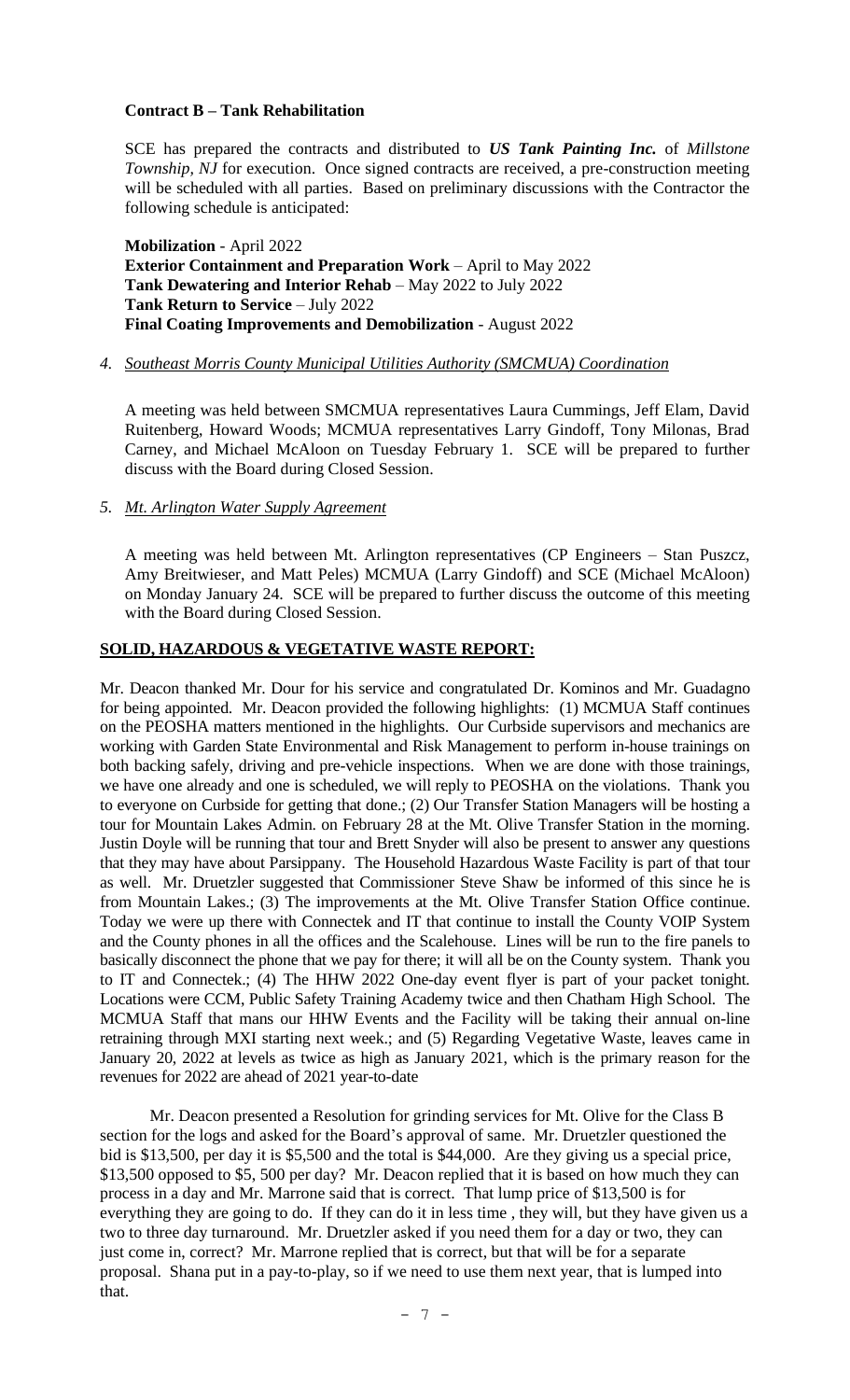## **RESOLUTION NO. 22-27 RESOLUTION OF THE MORRIS COUNTY MUNICIPAL UTLITIES AUTHORITY APPROVING A VENDOR SERVICE CONTRACT ON A 'NON-FAIR AND OPEN' BASIS PURSUANT TO THE 'PAY-TO-PLAY' LAW WARREN COUNTY TRUCKING**

**WHEREAS**, the MCMUA has a need to acquire the rental of a Tub Grinder to recycle wood debris on a 'non-fair and open' contract pursuant to the provisions of the "New Jersey Local Unit Pay-To-Play" Law, P.L. 2004, Chapter 19 (as amended by P.L. 2005, c.51), N.J.S.A. 19:44A-20.4 et seq.; and

**WHEREAS**, competitive quotations were solicited in accordance with the Local Public Contracts Law, N.J.S.A. 40A:11-6.1; and

**WHEREAS**, in response to the solicitation of competitive quotations, Warren County Trucking, having a business address of P.O. Box 742 Flanders, NJ 07836 submitted the attached proposal for the work to be performed at a rate of; and

\$13,500.00/Complete wood debris grinding services of stockpile onsite (3 days est.)

**WHEREAS**, in response to the solicitation of competitive quotations, Boulder Hill Services, having a business address of 160 Terrace Ave. Hasbrouck Heights, NJ 07604 submitted the attached proposal for the work to be performed at a rate of; and

### \$5,500.00 per day/8 Hours

**WHEREAS,** Warren County Trucking quote was most advantageous to the MCMUA for the rental of a Horizontal for first material grind and then a tub-style grinder for the second grind to recycle logs and wood debris into a high-quality sellable end product; and

**WHEREAS,** the term of the contract shall be for eleven (11) months – until December 31, 2022; and

**WHEREAS**, as a determination has been made as follows:

- 1. The known or estimated cost of the goods or service to be provided will exceed \$17,500.00;
- 2. The required Business Entity Disclosure Certification form has been submitted and will be placed on file.
- 3. The required Political Contribution Disclosure form has been submitted and will be placed on file.
- 4. The contract will prohibit the vendor from making any reportable contributions through the term of the contract.
- 5. In lieu of a separate certification of funds, the maximum dollar value of this contract is as set forth in this resolution per N.J.A.C 5:30-5.4 (a) 3.

**WHEREAS,** the MCMUA Treasurer certifies that sufficient funds are available from Budget account number 01-4-600-630-331 for the work to be performed.

**WHEREAS,** All responses to the MCMUA solicitation of competitive quotes are on file at the Authority and available for review upon request; and

**NOW THEREFORE, BE IT RESOLVED** by the Morris County Municipal Utilities Authority, in the County of Morris, State of New Jersey, that it does hereby approve the following vendor service contract as most advantageous, price and other factors considered in accordance with N.J.S.A. 40A:11-6.1 under a 'non-fair and open' basis:

| Vendor Name:    | <b>Warren County Trucking</b> |  |  |
|-----------------|-------------------------------|--|--|
| Account Number: | $01-4-600-630-331$            |  |  |
|                 | $-8 -$                        |  |  |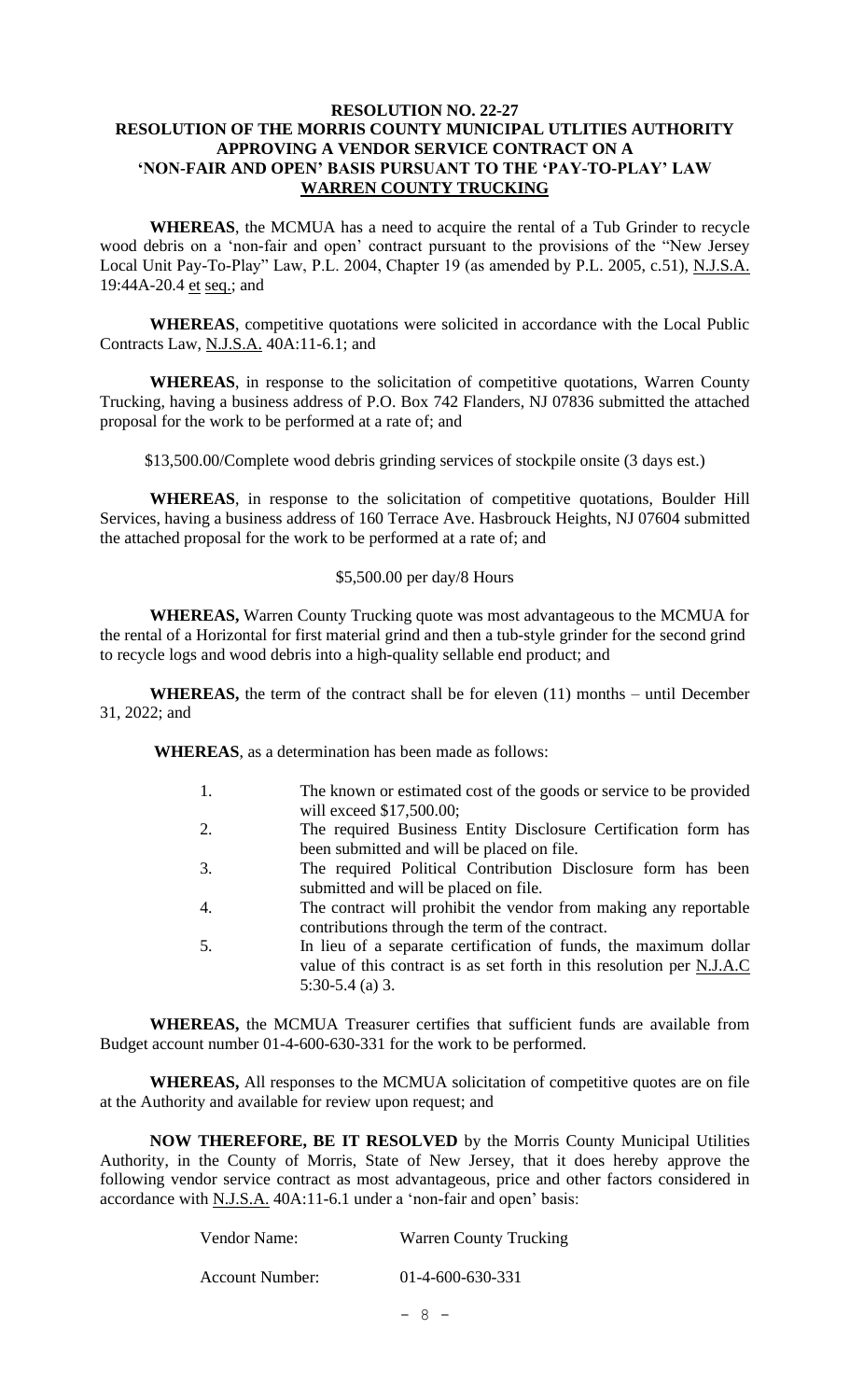Estimated Cost of Goods: \$44,000.00 (not to exceed)

Term of Contract: 11 Months – Until December 31, 2022

**BE IT FURTHER RESOLVED** as follows:

- 1. The Business Entity Disclosure Certification and Political Contribution Disclosure be placed on file with this resolution.
- 2. The MCMUA's staff and consultants are hereby authorized and directed to take all other actions necessary or desirable to fully effectuate the terms and conditions of this Resolution.
- 3. This Resolution shall take effect as provided by law.

### **CERTIFICATION**

I hereby certify that the foregoing Resolution was adopted by the Morris County

Municipal Utilities Authority at the Regular Meeting held on Tuesday, February 8, 2022.

## MORRIS COUNTY MUNICIPAL UTILITIES AUTHORITY

By:\_\_\_\_\_\_\_\_\_\_\_\_\_\_\_\_\_\_\_\_\_\_\_\_\_\_\_\_\_

Dorothea Kominos, Chairwoman

ATTEST:

\_\_\_\_\_\_\_\_\_\_\_\_\_\_\_\_\_\_\_\_\_\_\_\_\_\_ Marilyn Regner, Secretary

MOTION: Mr. Hudzik made a Motion to Approve A Vendor Service Contract On A 'Non-Fair And Open' Basis Pursuant To The 'Pay-To-Play' Law – Warren County Trucking and Mr. Guadagno seconded the Motion.

ROLL CALL: AYES: 9 NAYES: NONE ABSTENTIONS: NONE

Mr. Lemanowicz thanked the Board for the reappointment. We greatly appreciate it. He mentioned that he looked back on some of his records and Alaimo has been with the MUA since 1986. That is quite a run. A few things we are working on is: (1) The Quarterly Assessment which is something that the Authority started as to maintain communication and encouragement for Mascaro to maintain the facilities. We did our first Quarterly Assessment and we've done a report which has been shared with Staff. They have offered some corrections, additions and edits and they have all been completed. We have also completed a checklist to enhance the ability of Staff on site to go through the items to find out what has been addressed, what has not been addressed, what has been addressed but improperly and they can do that quickly so that we can keep track of what is being done in preparation for the next Quarterly review. We are at a 99% point there and in a few days we should have that submitted.; (2) Regarding the Noise Study, we did find old proposal. That proposal has been updated. The original intent was to include it in our permit renewal. He will try to move that up and get it done. He will get back to Larry on that.; (3) The Solid Waste Permit for Mt. Olive is approved. We are working on a Solid Waste Permit for Parsippany to be updated.; (4) With respect to the Water/Sewer connections for Mt. Olive, we are pretty much done with our fact finding and am happy but cautious to inform the Authority that there doesn't seem to be a major roadblock on either one yet. We are still working on getting through some of the items. Obviously, the Highlands has to be involved, N.J. American and the Township of Mt. Olive. We are working on a final report, construction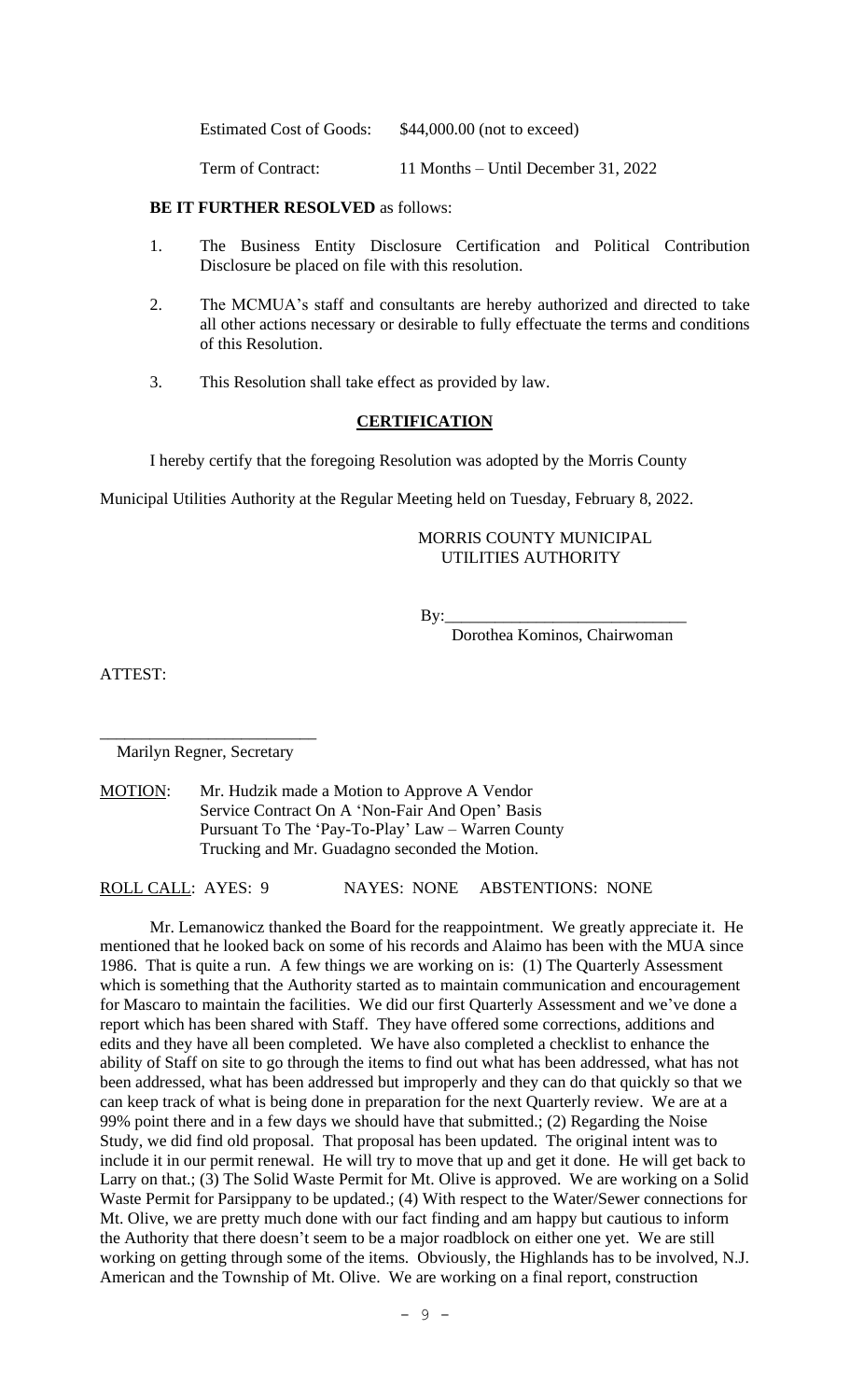estimates and such.; and (5) Regarding the Emergency Exit Plans, we did not have full site plans for both facilities. Our Architect went out and measured things up. We are preparing base maps now and we should have that done by the end of the month. He ended by saying the Water/Sewer connection has been looked at for a long time and certainly will be a benefit to everyone so we are trying to get that ironed out as quickly as possible.

# **SOLID, HAZARDOUS AND VEGETATIVE WASTE REPORT:**

# **GENERAL ADMINISTRATIVE MATTERS**

**PEOSH (Public Employees Occupational Safety and Health) Site Visit-** On December 14, 2021 in the Whippany section of Hanover Township, a New Jersey Public Employees Occupational Safety and Health (PEOSH) Compliance Officer observed an MCMUA employee riding on the right rear step of a recycling collection truck as it was operating in reverse. On Wednesday, January 5, 2022, an impromptu inspection was conducted at the MCMUA Curbside Maintenance Garage in Dover by PEOSH Compliance Officer, Mr. Paul Stamm. The ninety minute inspection encompassed various disciplines of vehicle readiness and employee safety. Mr. John Letso from EHS Excellence Consulting, though Morris County Risk Management, was subsequently contacted and had responded to assist the MCMUA staff. The following areas were noted on the January 5 report:

- Five (5) driver alert horns were found to be inoperable;
- Ten (10) retaining clasps on winch cable hooks were found to be damaged;
- One (1) helper step was found to be damaged and as a result is no longer within "step height" regulations;
- Several vehicles inspected do not appear to be "road worthy".

Immediately following this inspection, MCMUA staff provided EHS Excellence Consulting and Morris County Risk Management a copy of the Curbside Division Operations and Maintenance (O&M) Manual that reflects required daily vehicle inspections, details safe backing protocols, and lists all mandatory employee trainings and recordkeeping. The Curbside Supervisors and Diesel Mechanics started the needed repairs and inspections to ensure overall compliance was achieved with the list mentioned above. The official PEOSH Notice of Order to Comply was received by the MCMUA on January 19. EHS Excellence Consulting hosted a formal "Driving in Reverse" safety training for the Curbside staff on January 27, which was quickly followed by a formal response letter from the MCMUA to PEOSH satisfying the citation/item. To date, all of the repairs related to the above violations have been made, which includes the installation of all new driver alert horns.

Compliance actions as a result from the PEOSH site visit on December 7 at the Mount Olive transfer station continued during the month of January 2022. Alamio Engineering's in-house architect is still working on the Emergency Action Plans/Emergency Evacuation Plans for both MCMUA transfer stations. Alaimo collected pictures, drawings, and measurements in Mount Olive on December 27 and in Parsippany on January 6. From all of this composed data, official maps will be generated for posting throughout both facilities to satisfy this PEOSH requirement.

**MCMUA Right to Know (RTK) Central Files-** To assist with the recent PEOSH inspections at the Mount Olive transfer station and Curbside facility, the 2021 New Jersey Department of Health (NJDOH) Right to Know (RTK) Central Files and related RTK surveys were completed, updated, and submitted for all MCMUA facilities/site locations. The deadline for the 2021 survey submissions is July 15, 2022. The MCMUA is no longer required to send a copy of the completed surveys to the respective County Lead Agency, the local health departments, local fire and police departments or the Local Emergency Planning Committee because these agencies will be able to access our surveys online. All RTK posters (both English and Spanish) are up and filled out with the correct contact information, all the related Safety Data Sheets (SDS's) are up to date and in good order, RTK handouts are available for employees at every location, and our facility RTK Central File Binders are all mounted and visible for inspectors. When all the surveys were completed, an informational e-mail on everything mentioned above was sent to the Morris County Division of Public Health, serving as Morris County's Lead Agency.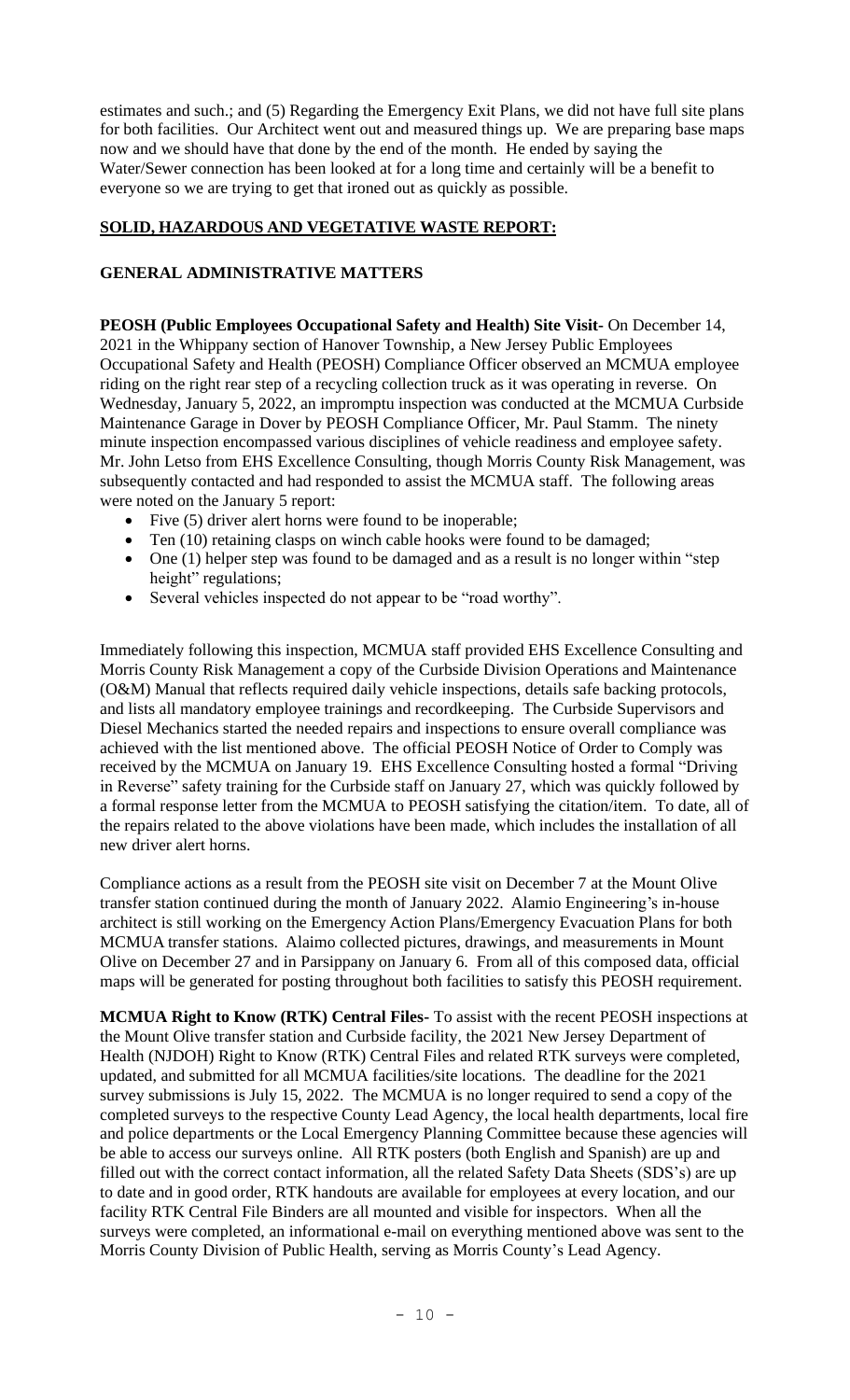**Continuing Education- Solid Waste Division-** MCMUA Transfer Station Managers Brett Snyder and Justin Doyle, Assistant Operations Manager Mike Nunn, and Solid Waste Coordinator James E. Deacon continued with the Association of Environmental Authorities-Environmental Professional Development Academy (AEA-EPDA) completing Track #3- Finance on January 26, 2022. All MCMUA cohorts will now start Track #4- Human Resources (HR) on February 2. Due to the escalating COVID-19 conditions, these EPDA sessions continue to be held virtually. Track #4- HR will be four (4) consecutive Wednesdays, followed by the AEA-EPDA "Academy Capstone" on March 2 at the Western Monmouth Utilities Authority (WMUA) in Manalapan, New Jersey.

Newly promoted MCMUA District Recycling Coordinator Anthony Marrone continued with the 2021-2022 New Jersey Recycling Certification Series through the New Jersey Rutgers Cooperative Extension- Office of Continuing Professional Education in the month of January. After completion of this certification program, MCMUA Anthony Marrone will become a New Jersey Certified Recycling Professional (CRP). MCMUA Anthony Marrone has also been enrolled in the initial Clean Communities Coordinator Certification, which began on January 27. When complete, Anthony will join MCMUA Christine Scano on the joint task of Clean Communities Coordination.

MCMUA Transfer Station Managers Brett Snyder and Justin Doyle, and Solid Waste Coordinator James E. Deacon will join Executive Director Larry Gindoff and Operations Manager Bobby Ross as active members of SWANA (the Solid Waste Association of North America). SWANA is an organization *of professionals committed to advancing from solid waste management to resource management through their shared emphasis on education, advocacy and research.* Membership will include MCMUA Snyder, Doyle, and Deacon in some related scheduled training events in 2022: Transfer Station Management and Manager of Landfill Operations.

## **TRANSFER STATIONS**

**Tonnage-** For the month of January 2022, the quantity of solid waste accepted for disposal at the two (2) MCMUA transfer stations was 32,663 tons. This was 2.46% more than the tonnage accepted in January 2021, yet below the quantities accepted in both January 2020 and January 2019. This may be one of the first indications that the rapid increase in disposal experienced over the previous 18 months during the pandemic may be slowing. Please refer to the attached Transfer Station Disposal Report by Month for additional information.

## **January Comparison Statistics:**

 Mount Olive Transfer Station: Inbound- 11,917 Tons- 49 Tons more than 2021 Total Customers- 2,965- 136 more than 2021 Self-Generated/ Residential Customers- 428- 144 less than 2021

 Parsippany-Troy Hills Transfer Station: Inbound- 20,745 Tons- 737 Tons more than 2021 Total Customers- 4,536- 163 more than 2021 Self-Generated/ Residential Customers- 326- 100 less than 2021

**Mount Olive Transfer Station- NJDEP Solid Waste Facility General Permit Renewal**- The MCMUA received the NJDEP Division of Solid and Hazardous Waste- Final Solid Waste Facility Permit for the Mount Olive transfer station on January 11. This renewed five (5) year Permit, expiring on January 11, 2027, includes the site's 49 total NJDEP requirements. This Permit renewal was shared with J.P. Mascaro and Sons Management and printed for our onsite compliance binders. A copy of the Permit's cover letter has been included as correspondence for the February 8 Board meeting. Alaimo Engineering continues to work on the renewal of the MCMUA Parsippany-Troy Hills transfer station general Permit renewal application, which is set to expire on October 17, 2022. The renewal process will include a noise study for the station's air pollution control (APC) system and a formal request to increase the daily capacity from the current Permitted capacity of 1380 tons per day.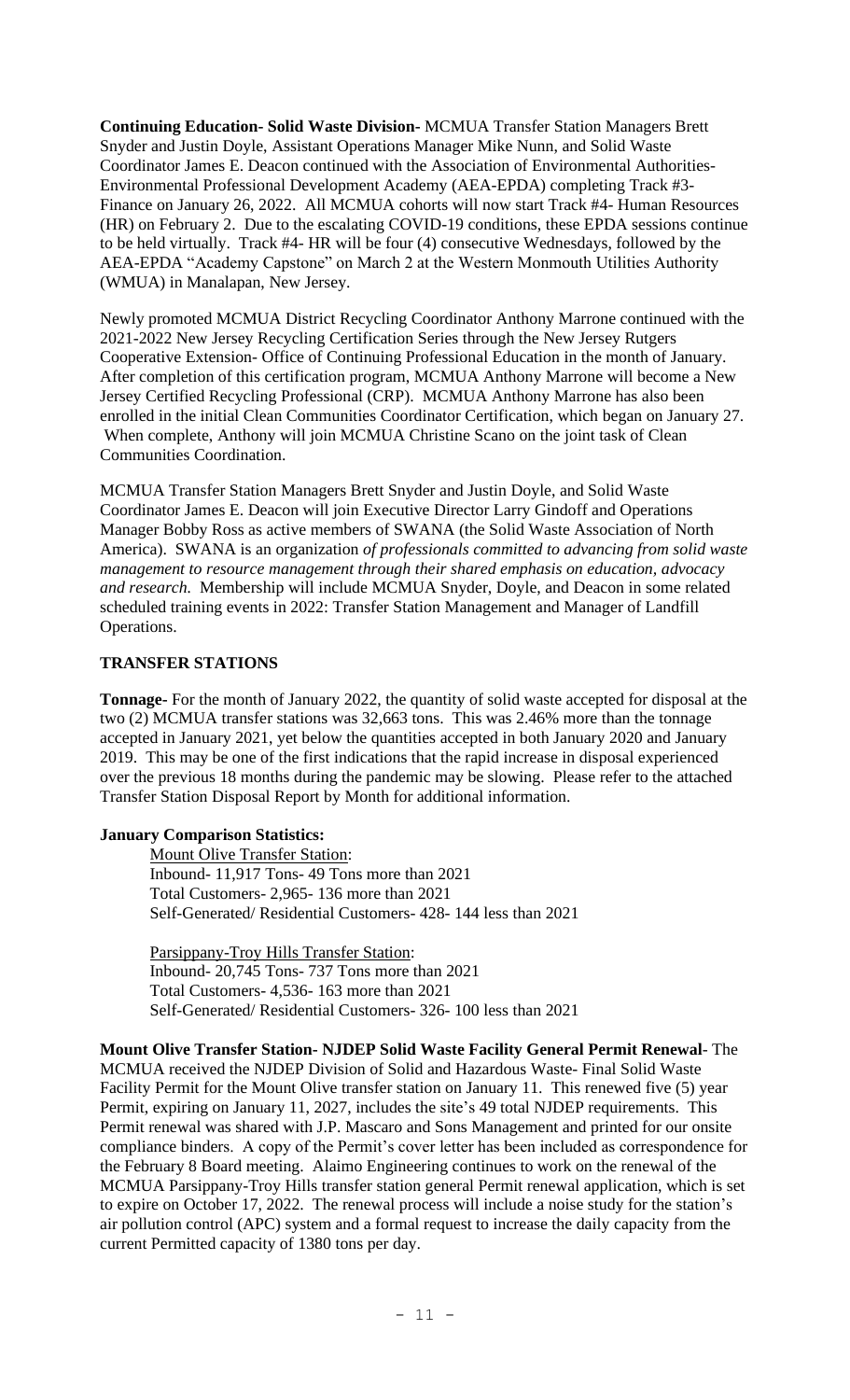**Transfer Station Site Improvements-** The Mount Olive transfer station office improvements continued during the month of January 2022. Office furniture has been assembled and compliance boards have been mounted. Morris County IT and their subcontractor Connectek, LLC. started their network Cat 6 cable "drops" into all the offices on January 20. Verizon was also onsite at the Parsippany-Troy Hills transfer station the morning of January 19 to install a new Nokia Optical Network Terminal in the pump room/basement of the main building.

**Professional Engineering Services-** The MCMUA staff has been working closely with Alaimo Project Manager/Solid Waste Engineer, Mr. Thomas Lemanowicz, on the "Quarterly Report(s) on Transfer Station Conditions". These reports were generated by Mr. Lemanowicz from all the details obtained during the first periodic facility review of both transfer stations on December 2. Moving forward, these site inspections will be performed on a quarterly basis, reporting items that need to be addressed and recording a status of the items that may be noted in previous reports. As mentioned, a majority of these repairs can be attributed to the damages caused during the solid waste emergency over the last few months of 2021. When finalized to include a "facility repair status list", MCMUA staff will present and review with J.P. Mascaro and Sons Management during the Monday, February 14 monthly Operations meeting. MCMUA staff has also continued their communication with Alaimo regarding the public water/sewer connection assessment for our Mount Olive transfer station.

## **HOUSEHOLD HAZARDOUS WASTE (HHW) MANAGEMENT**

**Program Participation-** The annual 2021 participation count at the permanent household hazardous waste facility (HHWF) located at the MCMUA Mount Olive transfer station was 2,989 serviced appointments. The month of January 2022 only saw a total of 194 appointments at the facility, largely in part to weather events and County holidays. The 194 appointments included 164 Morris County residents, 6 VSQG/small businesses, and 24 out-of-County residents. The HHW facility staff continues to use the COVID-19 protocols that were originally approved by the State and County OEM (Office of Emergency Management), meant to protect our MCMUA facility employees, our environmental contractor MXI, and all the customers serviced through the facility.

The four (4) HHW one-day drop-off events serviced 2,797 customers/vehicles in 2021. The MCMUA will again host four (4) events in 2022 for our Morris County residents. All events will run from 9:00AM till 2:00PM, rain or shine, with no commercial vehicles or small businesses (VSQG's) permitted. The dates were all confirmed with our current environmental contractor, Maumee Express, Inc. (MXI) and the host locations. The dates and locations for these four (4) events are as follows:

- Saturday, May 21, 2022 at the County College of Morris (CCM) Parking Lot #1, 214A Center Grove Road in Randolph, New Jersey 07869
- Saturday, June 11, 2022 at the Morris County Public Safety Training Academy (MCPSTA), 500 West Hanover Avenue in Parsippany, New Jersey 07054
- Saturday, September 24, 2022 at the MCPSTA
- Saturday, October 22, 2022 at Chatham High School, 255 Lafayette Avenue in Chatham Township, New Jersey 07928

A copy of the 2022 MCMUA HHW one-day drop-off Event Flyer has been included as correspondence for the Board and is being generated for distribution to our Municipal partners. Information on these events was also updated and posted on the MCMUA website and within all of our facilities' informational centers.

The MCMUA obtained from Heartland Mobile Pay credit card terminals, which operates on data usage rather than Bluetooth. These terminals can and will serve the HHW facility as well as the transfer station's backup, in case their current Elavon credit card machine goes down in either scale house.

## **VEGETATIVE WASTE MANAGEMENT**

To facilitate grinding services of logs at the Mount Olive class B site, the Board will be presented for its consideration a formal Resolution for Warren County Trucking (WCT) under a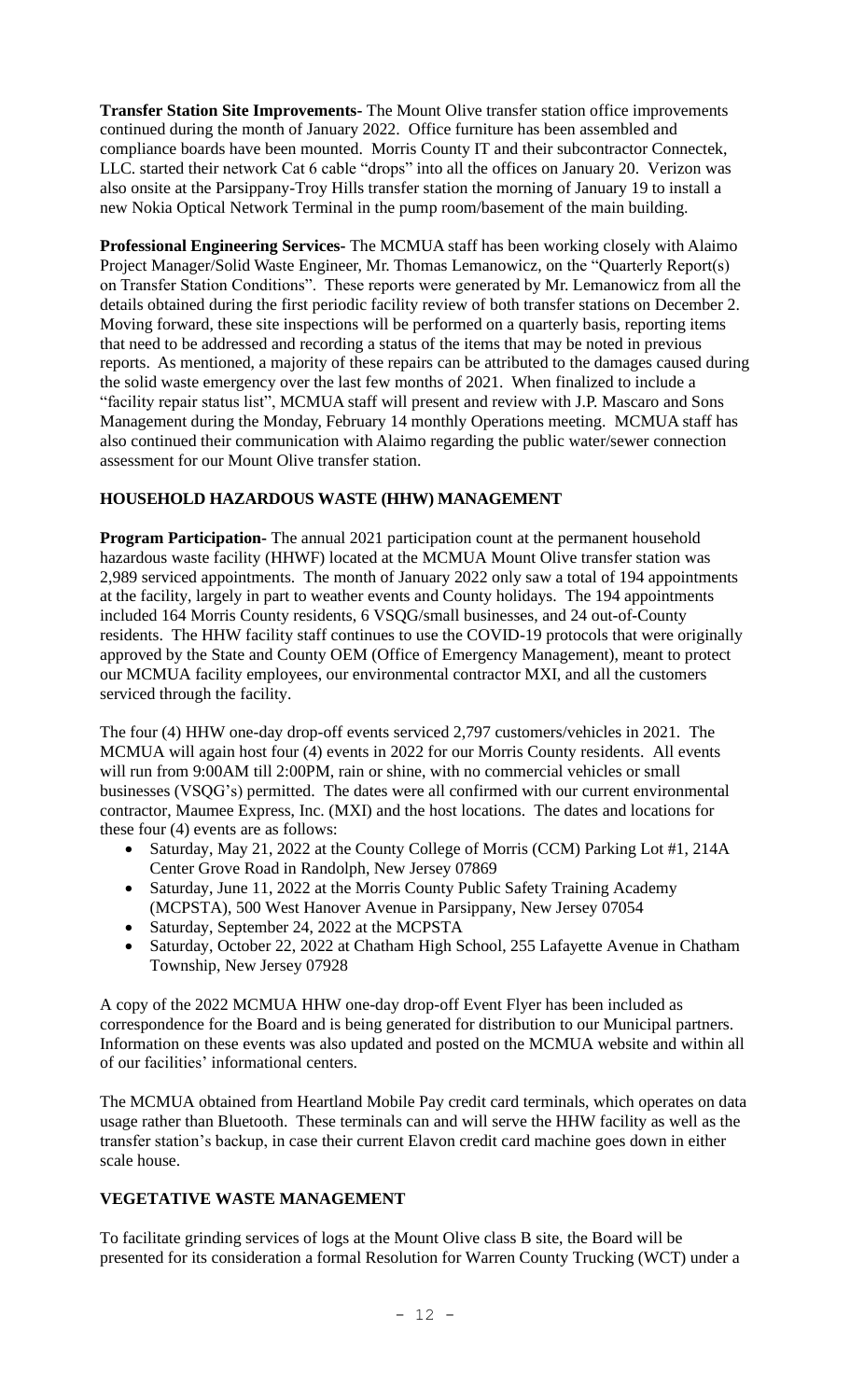Pay-to-Play Contract. It is estimated it will take three (3) days to process the existing stockpile of logs with the proposed Contract cost of \$13,500 for the work.

The MCMUA has arranged for Volvo's manufacture wheel loader training on the new equipment on Thursday, February 17 which will include all of the Vegetative Waste facility staff and MCMUA Transfer Station Manager Justin Doyle. MCMUA Doyle is a certified train-totrainer in heavy equipment. It is beneficial that Justin attend, his train-to-trainer certification can be used in the future throughout the MCMUA Divisions that utilize heavy equipment. The Vegetative facilities continue to see inbound leaves, even this late into the season, especially in Mount Olive. Additional vegetative waste flow information can be found in the Vegetative Waste Report, which will be provided to the MCMUA Board for the February 8, 2022 meeting.

**Outbound Vegetative Materials Marketing-** Naturcycle and the MCMUA staff held a virtual meeting on Friday, January 14 to discuss the 2021 year end summary and the 2022 program outlook. The meeting included a current sales update, our compost program renewals related to the OMRI Listing for Mount Olive and STA Program for Parsippany, and some upcoming projects that are forecasted for 2022. Naturcycle also spoke about some additional goals on expanding retail sales and focusing on the marketing of MCMUA's OMRI Listed compost for organic farm applications.

The MCMUA and Naturcycle have also been in communication about the possibility of hosting a US Composting Council (USCC) Research and Education Foundation- USCC Compost Operations Training Course either at the Morris County Public Safety Training Academy (MCPSTA) or at the County College of Morris (CCM). The training includes one (1) week of classroom and field work performed at the closely related MCMUA Parsippany Vegetative Waste Recycling facility. The USCC hosts up to 40 people for a week long class that needs to be near a compost facility like Parsippany, especially sites currently enrolled in the STA Program. MCMUA staff will be eligible for this free training that will improve marketing capabilities for our finished compost. Current dates being targeted are around the second half of June 2022. Updates will be provided to the MCMUA Board once all the details are confirmed.

## **RECYCLING REPORT:**

Chairwoman Kominos welcomed Anthony. Mr. Marrone thanked everyone. Good Evening Chairwoman Kominos, Members of the MCMUA Board, it is a great pleasure that I have the opportunity to address you for the first time in my capacity as District Recycling Coordinator and I look forward to the many exciting opportunities ahead of us. The Recycling Report was included with the Board packet and if anyone had any questions, I would be happy to address them.

Ms. Szwak commented that she was glad to see in your letter you talked about circulatory recycling. She would like to see us get more involved with that or just be aware of what is going on. That is a very exciting concept. Mr. Marrone thanked her.

Mr. Marrone reported the following: (1) Regarding the single stream numbers at Republic Services, it should be noted that January 2022 was the last month on the old contract. After adopting the new and less favorable five-year contract at the last meeting, the new pricing begins February 2022. The finalized single stream rate for Republic Services for the month of January 2022, which came in today, at \$32.17 per ton, that is \$.49 per ton less than what we received in December, which was \$32.66 per ton. If this was under the new single stream rate of the contract, it would have been -\$18.79 per ton. Just to see that comparison under the other contract, we were profiting a lot more. In February, you are going to see the numbers go down. Fiber markets have seen a slight downturn, but they are still healthy compared to the numbers that we have seen last year. New domestic mills are coming on line. Pricing is expected to level out. Aluminum rates are higher this month and they continue to increase, which is due to the auto industry demand for aluminum, as well as a supply shortage coming out of China. That is because of the diminishing production that we see due to lower CO2 emissions. A lot of that has to do with the Olympic games going on and that is causing a lot of supply chain shortages. So with the auto production increasing for the need for light-weight materials in automobiles, along with government policies to use recycled products in manufacturing is pulling up pricing as well. Plastics are not trading as high as they were in the Summer, but pricing is still staying pretty level overall. Lastly, steel pricing is the same as it was in December and it remains much higher than it did around this time. A lot of products are starting to have a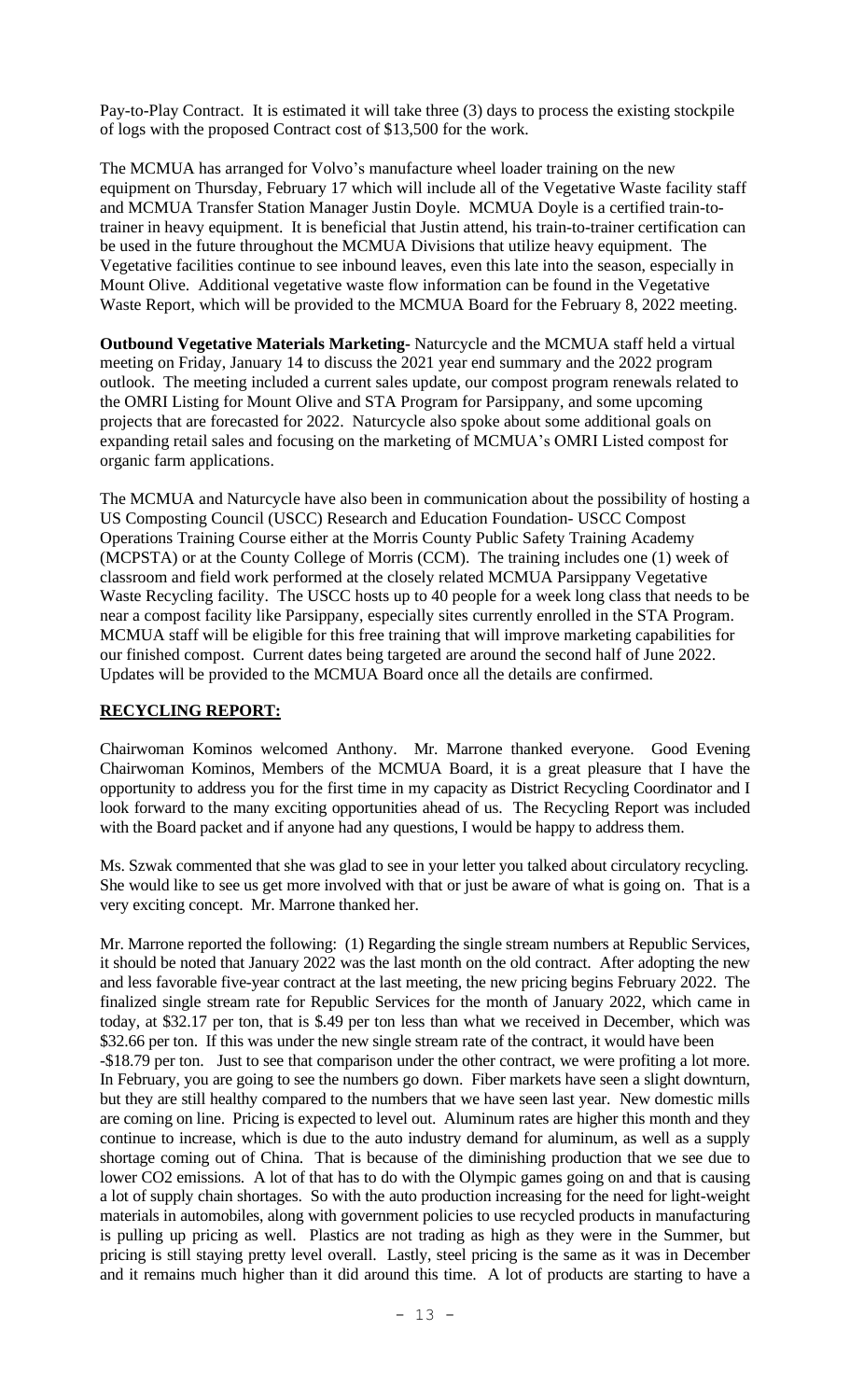higher price for steel. Just some good things to keep in mind as where we are going with pricing.; (2) Some additional Board updates and activities that we have done since the Board packet went out are: (a) The NJDEP just released a 30-day desk audit for the 2020 Municipal Tonnage Grant data, so MCMUA Staff in the Recycling Dept. is working with our partner municipalities to make ensure that all that data is submitted before the March 4 deadline; (b) The 2021 Recycling Tonnage Reports have come in from various parties. We are actually going out and helping the municipalities; (c) Also of note, the 2022 Tonnage Grant requirement has a virtual tour option, which is a great opportunity for a lot of Coordinators who couldn't get out because of COVID and actually view a facility. It is also a good opportunity for us to talk to Republic and get some up-to-date educational materials. We could use it on our Website, provide information to the Public and the Coordinators as well. MCMUA Staff will be going to Republic next week to talk to them and discuss partnership and further educational opportunities.; and lastly and most importantly, the MCMUA has agreed to participate in the Morris Plains Memorial Day Parade.

Mr. Marrone asked for the Board's approval of the following Resolution:

#### **RESOLUTION NO. 22-28**

## **RESOLUTION OF THE MORRIS COUNTY MUNICIPAL UTILITIES AUTHORITY AUTHORIZING THE PURCHASE OF GPS FLEET TRACKING THROUGH THE SOURCEWELL COOPERATIVE PRICING SYSTEM #020221-NWF PURCHASING CONTRACT FOR 2022**

**WHEREAS,** the Morris County Municipal Utilities Authority (MCMUA) is authorized by N.J.S.A. 52:34-6.2 to make purchases and contracts for services through the use of a nationally-recognized and accepted cooperative purchasing agreement that has been developed utilizing a competitive bidding process by another contracting unit within the State of New Jersey, or within any other state, and further provided that the contracting unit has made a determination that the use of a cooperative purchasing agreement will result in cost savings after all factors have been considered; and

**WHEREAS**, the Qualified Purchasing Agent (QPA) for the MCMUA has determined that the Sourcewell Cooperative Purchasing Program (Sourcewell) is a nationally-recognized and accepted cooperative purchasing system and agreement that has been developed utilizing a competitive bidding process by another contracting unit, as it is a service cooperative created by the Minnesota legislature as a local unit of government. Minn. Const. art. XII, sec. 3. As a public corporation and agency, Sourcewell is governed by local elected municipal officials and school board members. Minn. Stat. § 123A.21 Subd. 4 (2017); and

**WHEREAS**, the MCMUA QPA has further determined that Sourcewell utilizes a cooperative purchasing system and agreement that complies with the competitive bidding process set forth in the Local Public Contracts Law at N.J.S.A. 40A:11-1 et seq., and meets the criteria of the New Jersey pay-to-play law at N.J.S.A. 19:44A-20.7; and

**WHEREAS,** Sourcewell has advertised and awarded cooperative purchasing agreements for a variety of goods and equipment, including GPS fleet tracking; and

**WHEREAS**, on January 14, 2022, the Morris County Municipal Utilities Authority publicly advertised a Notice of Intent to Award a Contract for the purchase of GPS fleet tracking through the Sourcewell Cooperative Purchasing Program under a National Cooperative Purchasing Agreement. The associated public comment period ended on January 26, 2022 and no comments were received; and

**WHEREAS**, through the Sourcewell Cooperative Purchasing Program, the purchase of GPS fleet tracking is available for purchase through Verizon Connect in the amount of \$15,444.00; and

**WHEREAS,** a cost savings analysis was done by the MCMUA QPA and it was determined that the MCMUA would save \$513.00 per month by obtaining the GPS fleet tracking from the Sourcewell Cooperative Purchasing Program; and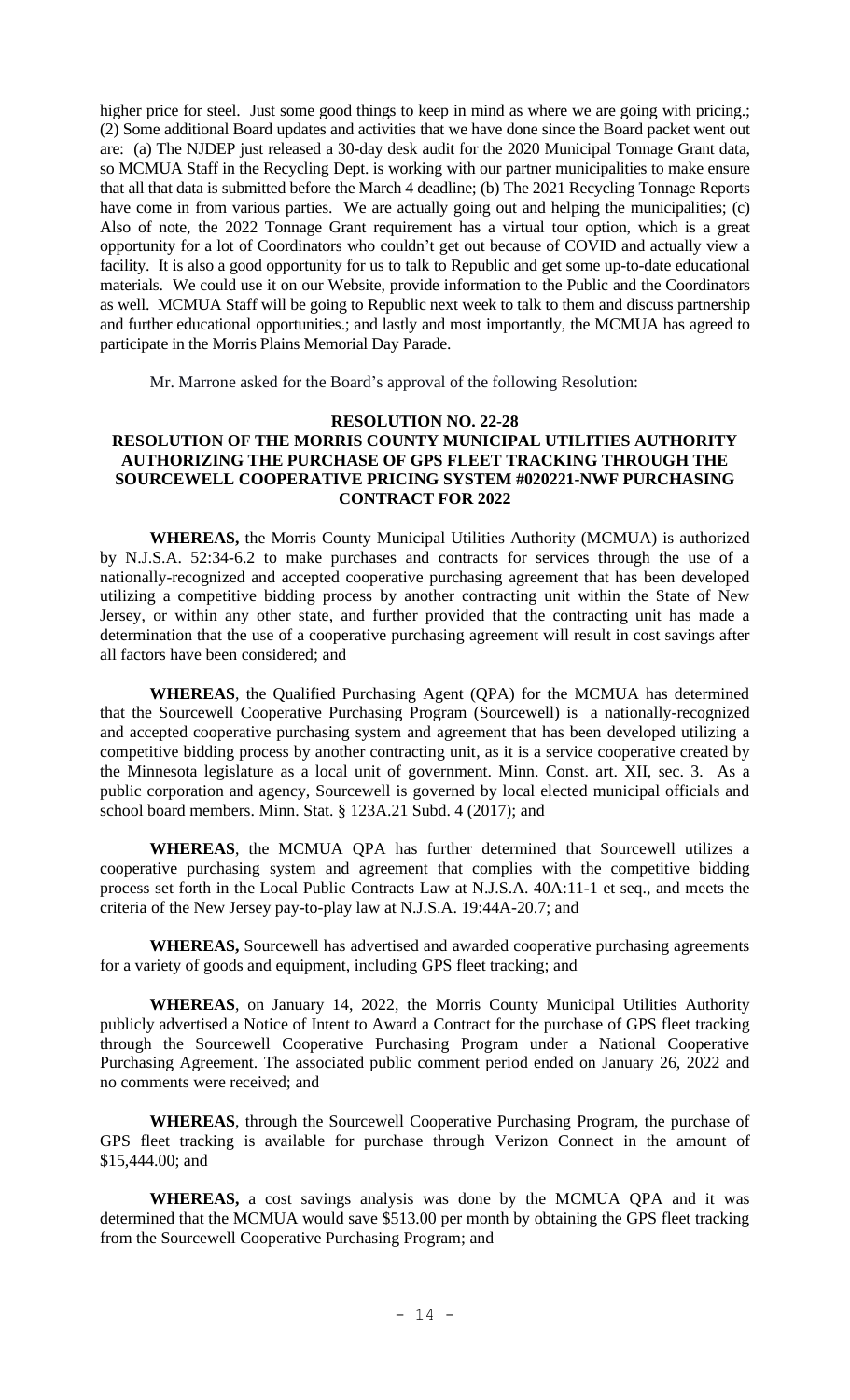**WHEREAS,** all required documentation, including, New Jersey Business Registration Certificate; Statement of Corporate Ownership; Public Contract EEO Compliance Form (Affirmative Action) and Non-collusion Affidavit has been obtained from the vendor in accordance with New Jersey Local Public Contracts Law; and

**WHEREAS**, in lieu of a separate certification of funds, the maximum dollar value of this contract is \$15,444.00 as per N.J.A.C. 5:30-5.4(a) 3; and

**WHEREAS**, the funding for this purchase shall come from account #01-1-600-602-324.

**NOW THEREFORE BE IT RESOLVED** by the Morris County Municipal Utilities Authority, in the County of Morris, State of New Jersey, that it does hereby authorize the award of contract through the Sourcewell Cooperative Purchasing Program for the purchase of GPS fleet tracking in the amount of \$15,444.00.

This Resolution shall take effect as provided by law.

### **CERTIFICATION**

I hereby certify that the foregoing Resolution was adopted by the Morris County

Municipal Utilities Authority at the Regular Meeting held on Tuesday, February 8, 2022.

MORRIS COUNTY MUNICIPAL UTILITIES AUTHORITY

By:\_\_\_\_\_\_\_\_\_\_\_\_\_\_\_\_\_\_\_\_\_\_\_\_\_\_\_\_\_\_\_

Dorothea Kominos, Chairwoman

ATTEST:

Marilyn Regner, Secretary

\_\_\_\_\_\_\_\_\_\_\_\_\_\_\_\_\_\_\_\_\_\_\_\_\_\_\_\_\_\_

MOTION: Mr. Dour made a Motion to Authorize The Purchase Of GPS Fleet Tracking Through The Sourcewell Cooperativc Pricing System #020221 – NWF Purchasing Contract For 2022 and Mr. Barry seconded the Motion.

ROLL CALL: AYES: 9 NAYES: NONE ABSTENTIONS: NONE

Mr. Marrone explained that the following Resolution is to recognize Elizabeth Sweedy for her dedicated service to the MCMUA and the Clean Communities Program and asked for the Board's approval of same:

#### **Resolution Recognizing Elizabeth Sweedy**

**Whereas**, Elizabeth Sweedy (Liz) has been employed by the Morris County Municipal Utilities Authority since February 9, 1996, and has served with distinction as an employee of the Morris County Municipal Utilities Authority for 26 years; and **Whereas,** Liz provided her professional experience, dedication, vision, commitment, and creativity, particularly in the areas of curbside recycling collection, recycling education, and litter abatement, as evidenced by serving as Morris County's District Recycling Coordinator and Clean Communities Coordinator; and **Whereas,** Liz served as the liaison between the NJDEP and the Morris County Municipal Utilities Authority, and is an honored member of the New Jersey Clean Communities' Best Practices Team, where she is an incredible resource for New Jersey's Clean Communities Coordinators; and **Whereas,** during her tenure as District Recycling Coordinator, the Morris County Municipal Utilities Authority and Morris County municipalities operated in ways that were environmentally beneficial for residents, institutions, and commercial establishments as a result of Liz' s guidance and direction; and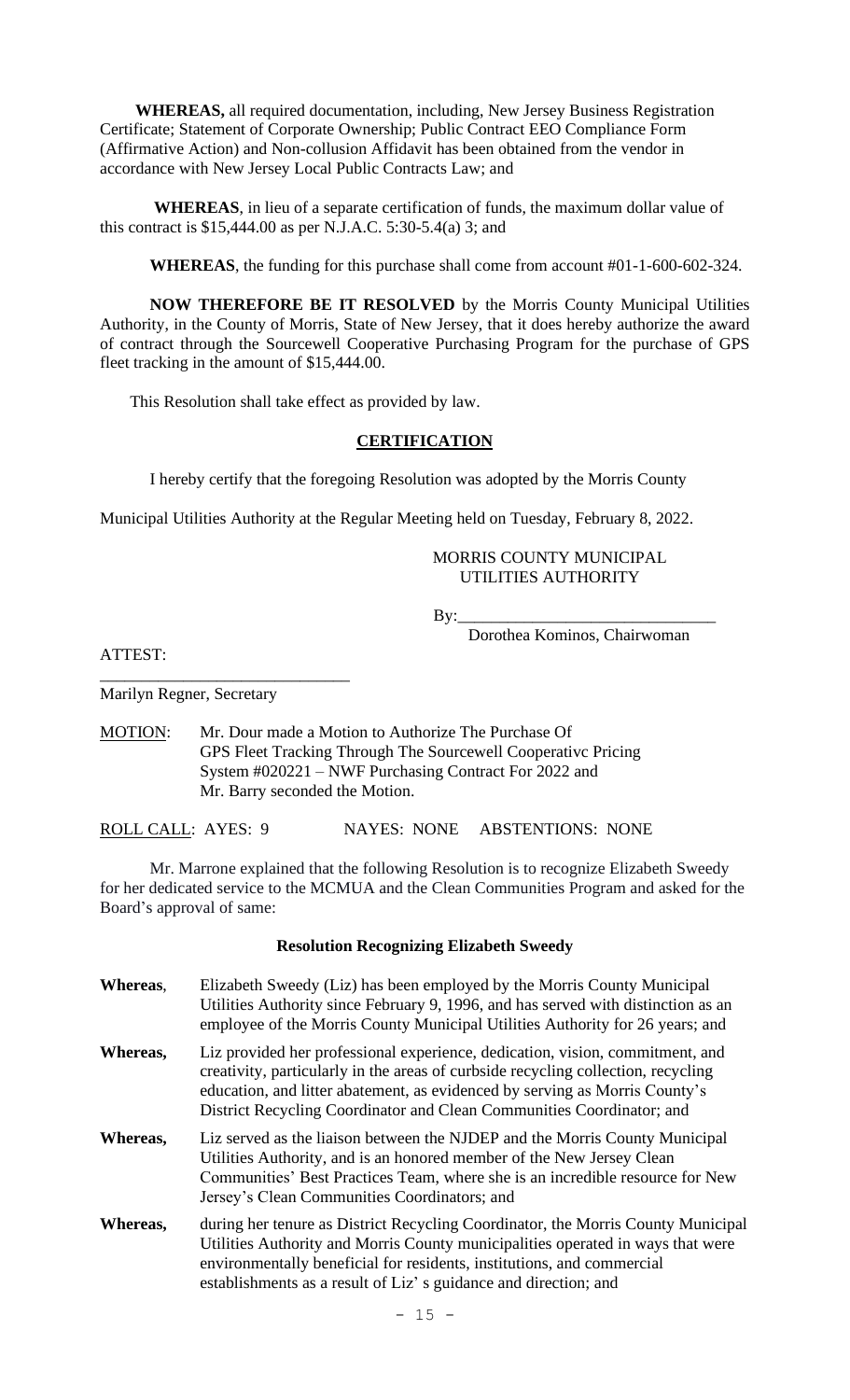**Now, Therefore, Be It Resolved,** on February 8, 2022, that the Morris County Municipal Utilities Authority Board and Staff present this Resolution to Elizabeth Sweedy in sincere appreciation of her significant contributions to the Morris County Municipal Utilities Authority, Municipal Recycling Coordinators, Municipal Clean Communities Coordinators, the County of Morris, and its citizens.

| Tayfun Selen<br>Commissioner-liaison                                                                                                 |           | Dr. Dorothea Kominos<br>Chairwoman |                           | James J. Barry |  |
|--------------------------------------------------------------------------------------------------------------------------------------|-----------|------------------------------------|---------------------------|----------------|--|
|                                                                                                                                      |           |                                    |                           |                |  |
| <b>Christopher Dour</b>                                                                                                              |           | <b>Frank Druetzler</b>             |                           | Gene Feyl      |  |
|                                                                                                                                      |           |                                    |                           |                |  |
| William Hudzik<br>Michael Guadagno                                                                                                   |           | Dr. Arthur Nusbaum                 |                           |                |  |
|                                                                                                                                      |           |                                    |                           |                |  |
| <b>Marilyn Regner</b>                                                                                                                |           | Laura Szwak                        |                           | Larry Gindoff  |  |
|                                                                                                                                      | Secretary |                                    | <b>Executive Director</b> |                |  |
| <b>MOTION:</b><br>Mr. Druetzler made a Motion to adopt Resolution Recognizing<br>Elizabeth Sweedy and Ms. Szwak seconded the Motion. |           |                                    |                           |                |  |
| ROLL CALL: AYES: 9                                                                                                                   |           | <b>NAYES: NONE</b>                 | <b>ABSTENTIONS: NONE</b>  |                |  |
|                                                                                                                                      |           |                                    |                           |                |  |

## **The Future of Recycling – Looking to 2022 and Beyond**

Dear MCMUA Board,

It is with great pleasure that I address you for the first time in my capacity as the new District Recycling Coordinator. With the new year already well underway, I am looking forward to both the many challenges and opportunities that exist for my staff and me. As we progress towards improving upon our already established programs and presence as stewards of the environment, it is important not to forget the solid foundation that we will be building upon set by those before us. One such of those pillars was that of Liz Sweedy who served the MCMUA with distinction for twenty-six years. Due to her efforts, a solid foundation was established for which we can build upon today and the resolution for adoption is being presented for your approval which brings recognition to this occurrence.

Yet, as the chapter closes, another new one opens. In our new direction for the Recycling Department, we must work towards our mission of conserving natural resources through the advancement of recycling correctly and actively participating in waste reduction throughout the County. The responsibility of our organization and our vision shall be to finally incorporate new and innovative solutions which warrant a large focus on sustainability into the fabric of our organization. While this can be done in a variety of ways, tapping into the emotional reward associated with recycling while bringing to light the need for locally produced and recycled materials in a circular economy is one such way to form widespread change. The question is how do we get to this point? Our focus shall be to get boots on the ground and command a larger presence in the community and educate them with both a clear, concise, and most importantly uniform message as to why recycling is important to give a sense of ownership in one's act of doing so. This is a crucial step in reducing contamination and improving our recycling rate and ensuring the prosperity of the recycling industry in Morris County. Still, with a variety of widescale projects are on the horizon, improvements should be made to our own MUA programs through the use of technology and social media to communicate with and capture a larger audience more in line at present.

While these are just a small piece of the many improvements ahead, I look forward to working with our MUA staff as we all work towards a more sustainable Morris County. After all, with a future so bright, you are going to have to wear "green" shades.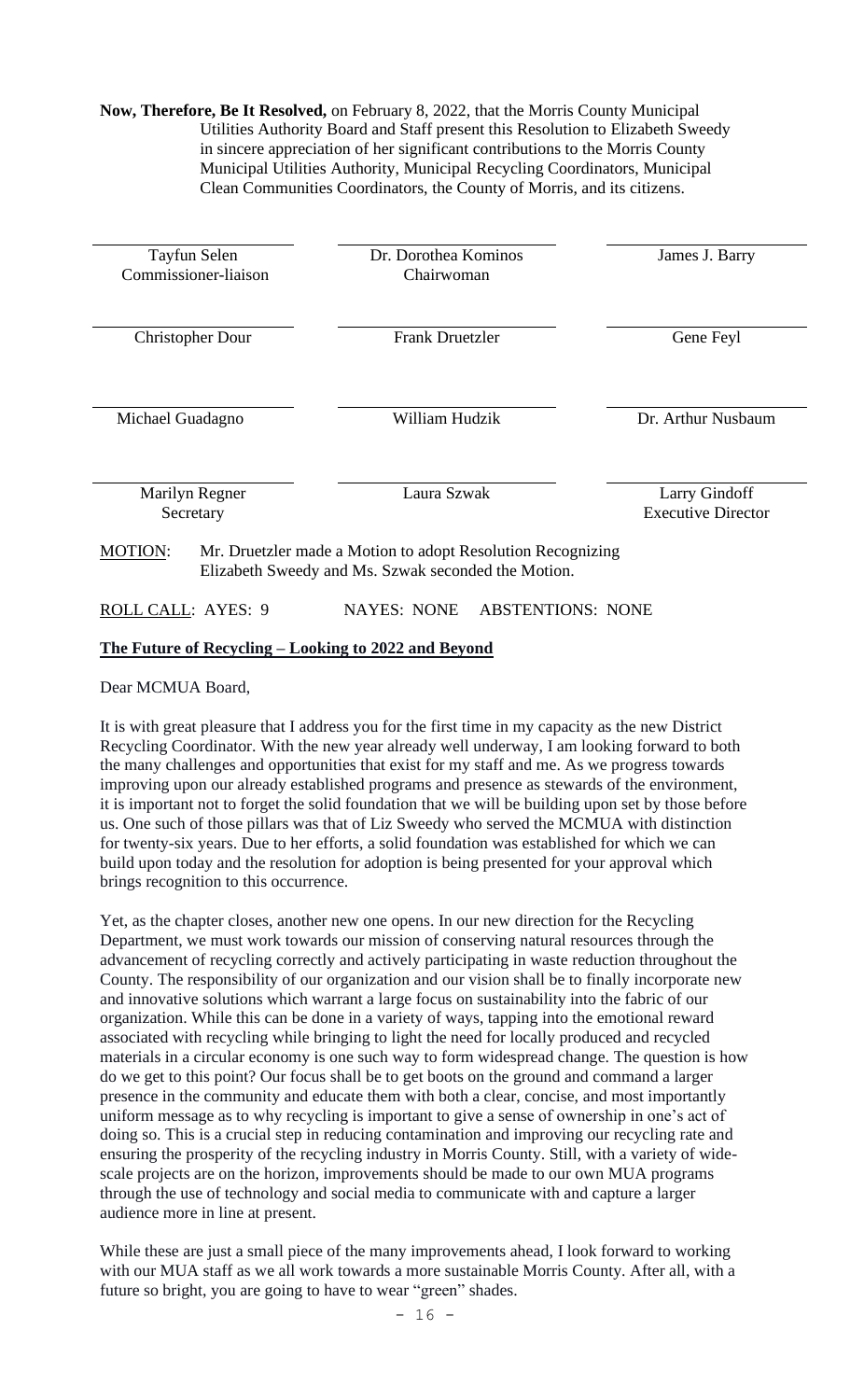# **RECYCLING REPORT:**

**Tonnage and Value** – The December 2021 Republic statement was finalized in the amount of \$49,218.63. The per ton rate for single-stream was positive \$32.70, a decrease of \$21.78 in comparison to the rate of \$54.48 received in November 2021. The preliminary rate for singlestream for the month of January has not been received but is expected to be provided at the Board meeting on Feb 8.

## **Curbside Contract Proposals & Resolutions**

### Town of Boonton

On January 19, 2022, staff returned the signed 2022 Shared Service Agreement to Cindy Oravits, Boonton Town's Clerk. The agreement is for five years. The MUA Board's resolution was forwarded to her on January 31, 2022.

GPS Service Replacement Resolution: The MCMUA is reviewed options to replace the existing GPS system used for curbside recycling vehicles. A resolution will be presented to the Board for its consideration authorizing a service contract with Verizon Connect as provided through the Sourcewell Cooperative Purchasing Program for which the Board has previously authorized its use. The annual amount of this service contract is \$15,444 and it covers 30 vehicles and provides both GPS and dashcam capabilities.

## **Recycling Education**

On January 19, 2022, staff met with Evan Morley, Director of Building & Grounds, Chester School District. Mr. Morley is a new employee with the district and contacted the MUA was interested in learning more about the MCMUAs recycling program and possible educational assistance offered for the staff located within the three schoolhouses. Staff explained singlestream recycling, acceptable/unacceptable material, mandated requirements regarding materials and tonnage reporting, contact information for the town MRC and CC coordinators, and created a flyer specific to the needs of recycling at the school. Staff offered to assist with a waste audit and classroom inventory. It should be noted that recycling is collected by Blue Diamond Disposal and mild contamination was observed within the dumpster located at the Black River School at the time of this meeting.

On each Tuesday and Friday in January, Recycling staff worked at the MCMUA HHW Facility in Mt. Olive. Staff checked customers in and assisted with the removal of hazardous waste from vehicles. Staff also gave residents educational information regarding proper disposal of hazardous waste and recycling educational paperwork.

## **Recycling Inspections**

On January 06, 2022, staff met with Marc Macaluso, East Hanover MRC, and Ingrid Roe, Taylor Management Co., at Hanover Park Condos to discuss contamination issues as a result of illegal dumping to the MUA's single-stream roll-offs located on the Nike Drive recycling area. Part of the issue is that the builder of the complex did not factor in room for recycling in the existing waste areas so the "Nike" recycling depot, located across the street, was built specifically to meet the needs of the complex. At the time of the meeting, the municipality was sending a representative to remove unacceptable materials on a weekly basis and has since threatened to close the depot if problems persist. Thus, staff suggested utilizing the "bulky" waste pads, which are conveniently located in the complex's footprint, as recycling areas and having the complex install dumpsters. On January 13, 2022, Ms. Roe met with the Hanover Park Condo board and requested a follow-up meeting with the Municipality and MCMUA Staff to discuss these issues and come to a resolution on cleaning up the recycling stream.

On January 12, 2022, staff inspected the recycling and garbage dumpster at the Human Services Building on 1 Medical Drive. The recycling dumpster located at this site has been host to a number of ongoing problems regarding contamination issues combined with a diminishing amount of acceptable single-stream material. Staff continues to check these dumpsters on alternating weeks for contamination and perform education to onsite staff. On January 18, 2022, a follow-up inspection took place the same problems of the initial inspection were observed. It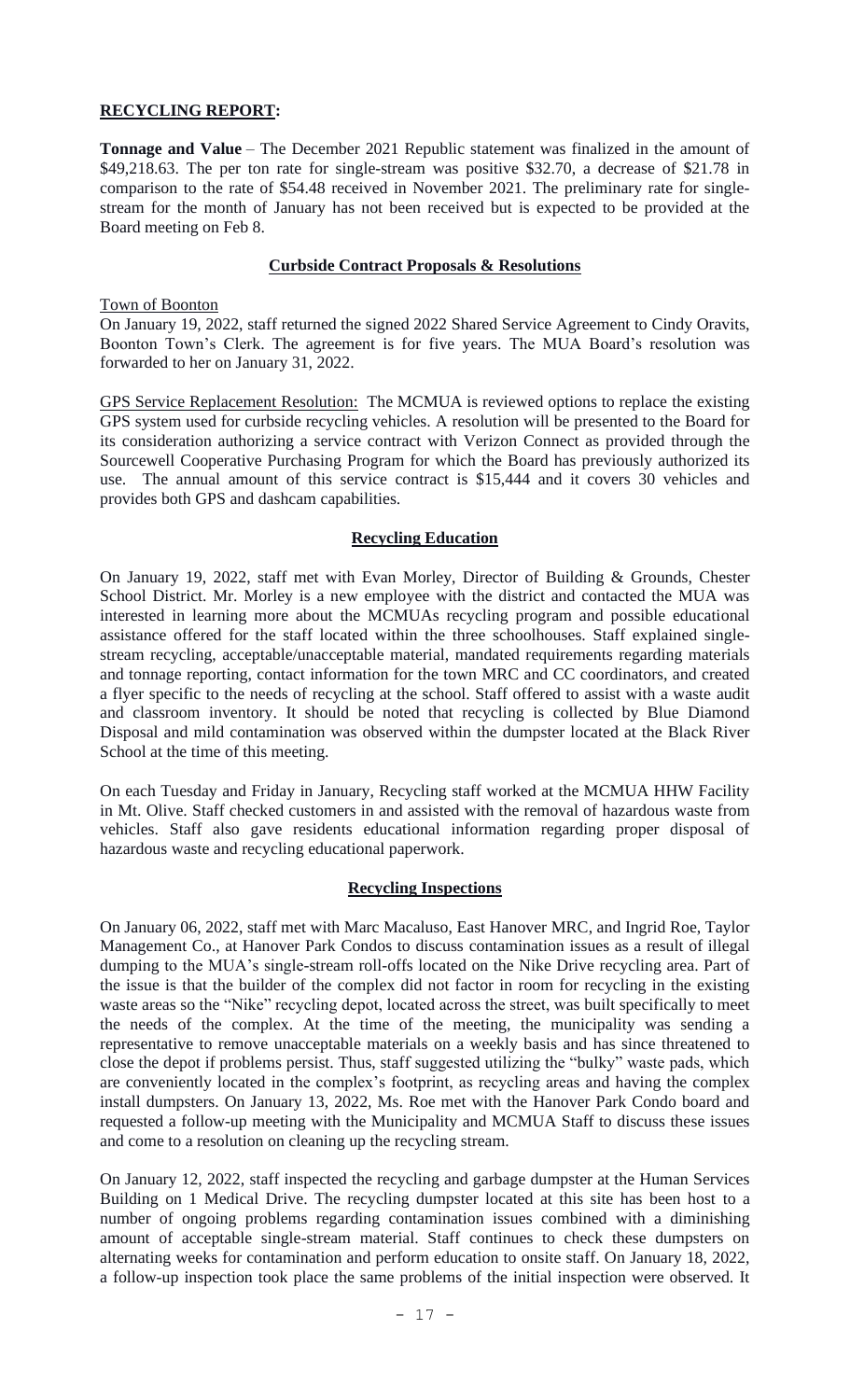was at this time that Dave Endly, Supervisor of Trades from Morris County Buildings & Grounds, was alerted and a flyer containing photos of the contamination problems was emailed to him following the inspection. The flyer was designed to show Mr. Endly the problems observed and to educate cleaning staff about proper recycling procedures. As a result of this subsequent inspection and follow-up inspection on January 25, 2022, revealed positive results and a cleaner recycling stream. Should problems persist moving forward, a meeting will be set up with facility department heads to inform them of source separation law and further education.

On January 13, 2022, staff met with Willy Garcia, Superintendent, Woodfield Estates, Ward Place, Florham Park. He was given single-stream flyers, apartment recycling bags, and singlestream/ "do not bag" signs for the 6 waste areas located onsite for a total of 155 apartments in this complex. Provided informational materials will be distributed within the recycling bags to residents and signage will be updated within the waste areas.

On January 19, 2022, staff met with Marvin Bell, newly employed Director of Commercial Services with Employment Horizons at Picatinny Arsenal to discuss proper recycling procedures. The site visit was prompted by a contaminated and fined load which was delivered to Republic Services from the Arsenal. As a result of this instance, Republic Services reached out to the MCMUA for a subsequent inspection and education at this location. It should be noted that the Arsenal utilized more than one hauling company for its trash and recycling services so getting a consistent message can be challenging. Staff educated Bell on acceptable recyclable materials and was provided with educational materials including acceptable and unacceptable materials flyers for the Arsenal. In addition to identifying contaminated loads at the time of inspection, the importance of keeping moisture out of the recycling containers was also discussed. As a result of this inspection, Bell will be inquiring about the purchase and possible implementation of covers for the recycling dumpsters with his haulers. As for the education of building managers, custodial staff, and other site employees, Bell will be providing employees with educational materials for distribution. MCMUA staff offered the possibility of further education beyond this meeting as it pertains to recycling moving forward to be scheduled.

# **Customer Service/Curbside Support**

Over the past month, staff worked with MRCs, Administrators, and Environmental Commissions from Chatham Borough, East Hanover, Hanover, Long Hill, Mendham Borough, Netcong, Roxbury, and Washington to answer questions, supply recycling educational flyers/signs, give advice, act as a liaison with the curbside department, and provide overall support for their recycling programs.

# **Staff Training and Education**

On January 12, 2022, staff attended the New Jersey Department of Environmental Protection's S3 Meeting on Sustainable Business Operation with Wawa, Inc. Whitley McWilliams, Wawa's Sustainability Dept., spoke about their many environmental programs, including Tesla charging stations, solar panels on gas canopies, coffee grounds/organics recycling, food donations, and plastic bag recycling.

On January 17, 2022, staff attended and took Minutes for the Association of New Jersey Recycler's Board meeting. The market report is that old corrugated cardboard, OCC, is still healthy, although down from last year, and new domestic mills are being created. Plastics are trading solidly but are currently in a lull because of the time of the year.

On January 26, 2022, staff attended the "Funding for Transitioning Fleets to EVs" webinar held by the non-profit organization Sustainable Jersey. The webinar focused on available Energy Planning and Charging Infrastructure Grants from the Board of Public Utilities, Regional Green House Gas Initiative (RGGI), and the Volkswagen Mitigation Trust funding for electrification programs, equitable mobility projects, heavy-duty vehicle electrification grants, and electric charging infrastructure funding through the New Jersey Department of Environmental Protection. Training in this regard will be used to peruse available state and federal aid for the purchase of future MCMUA electric-powered vehicles and associated charging infrastructure.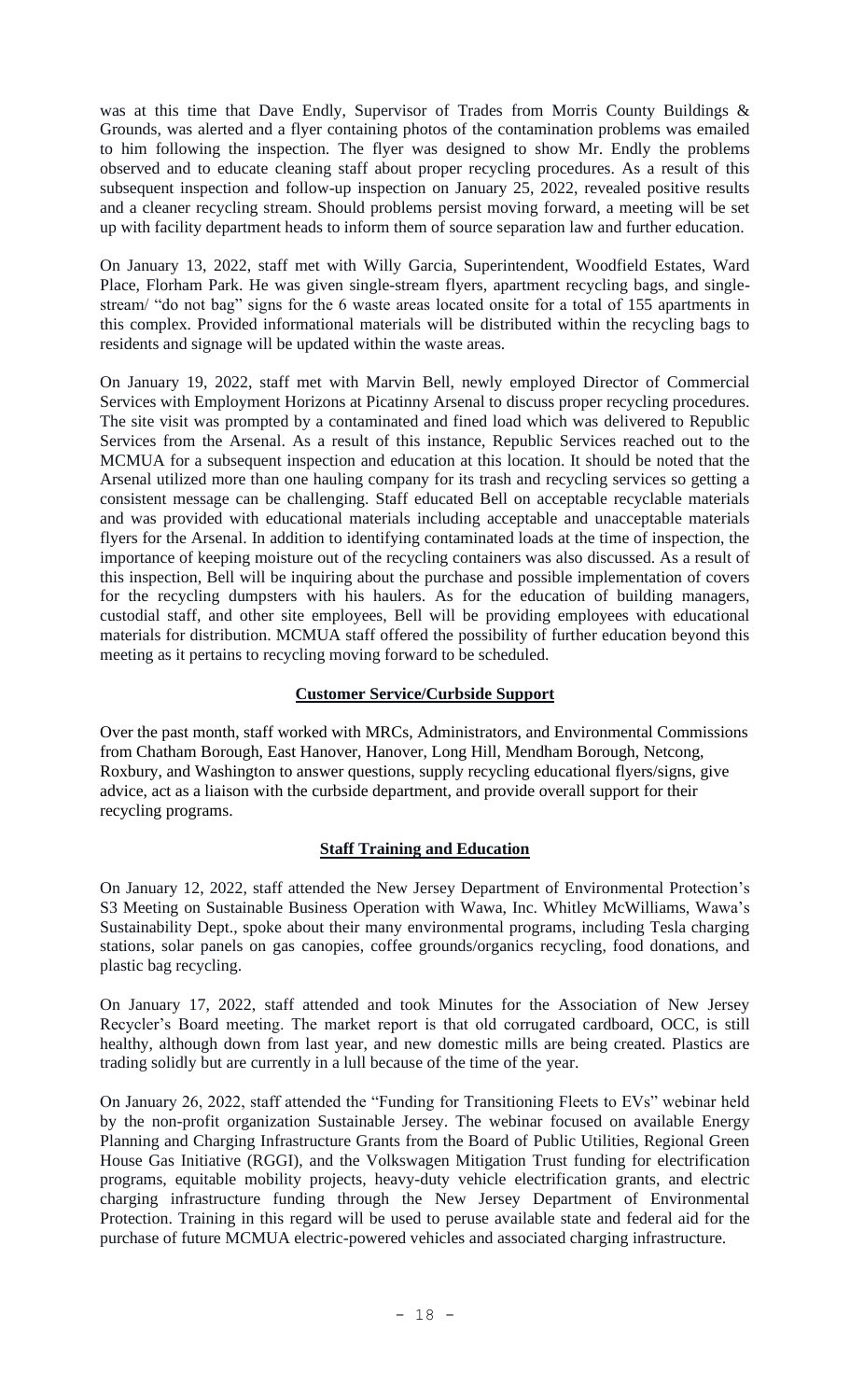### **Recycle Coach**

Recycle Coach is an online platform funded through the NJDEP which teaches municipality residents and company employees how to recycle properly through the use of modern technology. On January 7, 2022, staff contacted Kimberly Stuart, Customer Success Manager, at Recycle Coach, and asked for updates to their application after a thorough inspection of the application was performed. One such change was made in the "What Goes Where" search page. One such change involved the acceptance of Styrofoam from residents. Organizations listed, such as Foam Pack Industries, no longer accept Styrofoam from homeowners for recycling and only accept it from Municipalities and Commercial entities. Staff will look into further uses for this application to be integrated with our MCMUA curbside collection program. These include upgraded packages to report missed collections directly through the application, real-time notifications for weather-related event delays in collection, and additional educational resources.

### **Clean Communities**

**January Educational program:** There were no Clean Communities educational programs sponsored during January.

**January Road Cleanups:** There were no Clean Communities Road cleanups conducted during January.

On January 14, 2022, staff attended the NJ Clean Communities Best Practices meeting to discuss and provide an overview of suggested material and resources for the education portion of the website. Several subgroups are working diligently to provide current content and updates for the NJ Clean Communities Council's website, now under the direction of JoAnn Gemenden, Executive Director of NJCCC. The main goal is to make the website more user-friendly and to provide Clean Communities coordinators quick access to the most requested documents and information.

On January 19, 2022, staff sent an email reminder that the 2020 Clean Communities Statistical reports are due on January 31, 2022. A guidance document and a list of tips were also provided. The reporting period was extended for the 2020 report from July 31, 2021, to January 31, 2022, due to challenges caused by the pandemic.

On January 28, 2022, staff forwarded an email from the NJ Clean Communities Council (NJCCC) with sample tent cards. NJCCC along with NJDEP and the NJ Business Action Center partnered to develop materials that will assist county and local governments to conduct outreach efforts relative to the pending single-use plastics bans. Foldable businesses cards and tent cards are meant to serve as a brief introduction to the law, important dates, and resource websites. The QR code leads to the NJDEP single-use plastics website. The samples can be modified to meet the needs of each coordinator.

On January 28, 2022, staff sent an email to municipal Clean Communities coordinators to provide a final reminder that the 2020 Clean Communities statistical reports are due by January 31, 2022.

## **OLD BUSINESS:**

There being no Old Business, this portion of the meeting was closed.

#### **NEW BUSINESS:**

There being no New Business, this portion of the meeting was closed.

#### **PUBLIC PORTION:**

There being no comment from the Public, this portion of the meeting was closed.